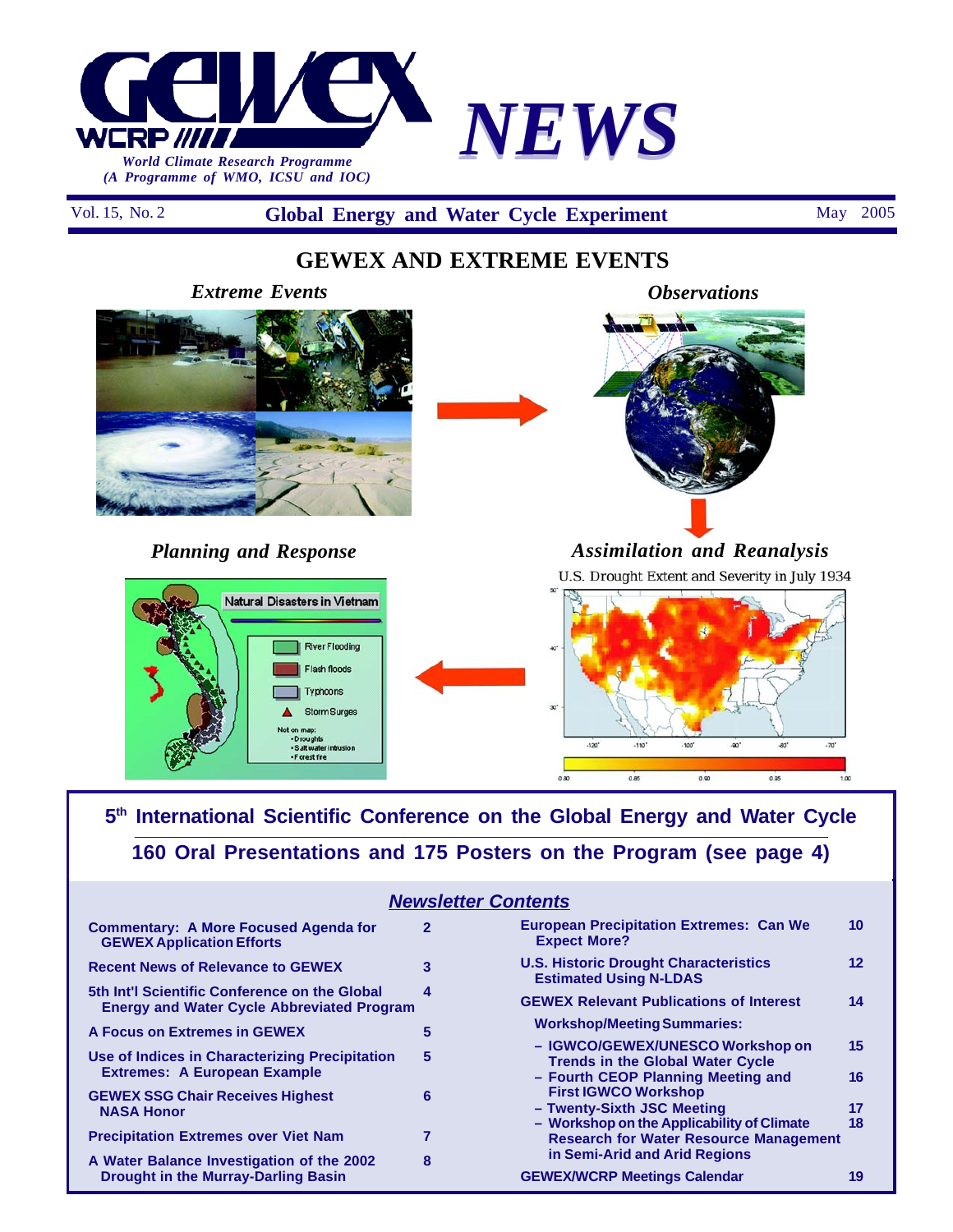### *COMMENTARY*

### **A MORE FOCUSED AGENDA FOR GEWEX APPLICATION EFFORTS**

### **Soroosh Sorooshian, Chairman GEWEX Scientific Steering Group**

When GEWEX was originally conceived by the World Climate Research Programme (WCRP) in the late 1980s, it established a number of scientific, observation, and modelling objectives to guide its contributions to society. With respect to the latter, the stated objective has been to **"develop the ability to predict the variations of global and regional hydrological processes and water resources, and their response to environmental change***.***"** During the early years of GEWEX, and for obvious reasons of the required progression from *science to applications*, other GEWEX objectives received higher priority. The Continental Scale Experiments (CSE), under the GEWEX Hydrometeorological Panel (GHP) were given the lead, but their results were mixed and on the average did not meet expectations.

To better address this deficiency, GHP established the Water Resources Application Project (WRAP) with the mandate to explore how best the science, knowledge, and information generated by GEWEX can be transferred to the water resources management community. WRAP, under the able leadership of Lawrence Martz, has done a commendable job in sponsoring a number of sessions at various national and international conferences, and sharing the results of the various application projects. The experience thus far has shown that:

- While a number of water resources case studies and application projects have been supported [especially by the GEWEX Continental-scale International Project (GCIP)/ GEWEX Americas Prediction Project (GAPP)], it is not clear to what extent these projects benefited directly from GEWEX products (i.e., science, modelling and observations). Would the results and outcomes of these projects have been any different without GEWEX?
- While "politically appealing," the original GEWEX objective was simply too broad and provided no realistic roadmap. Furthermore, prior to WRAP, there was little input from the user side to articulate a realistic plan.
- The resources required to carry out this objective to a minimum level have never been sufficient. Allocating a few hundred thousand dollars or euros out of the science budget for GEWEX-related research will not do the job except to give a "good impression."
- Finally, GEWEX alone cannot fulfill this objective, even when it is defined more narrowly.

In GEWEX Phase II we are attempting to address the above issues. We have revised this objective by targeting the operational hydrometeorological services and hydrologic research programs as the primary user communities. We believe that it is much more realistic to infuse GEWEX products into hydrologic models and hence to improve the quality and reliability of hydrologic predictions so critical to the water resources management community. For example, Global Land Data Assimilation System and Global Soil Wetness Project products should be ideal candidates for initializing and updating the states of the hydrologic rainfall runoff models, as well as filling the void in some of the input data requirements of distributed hydrologic models. The high resolution land-surface models, a GEWEX achievement, can serve as a bridge to link longer term (up to seasonal-to-interannual) climate predictions to ensemble hydrologic forecasts to guide reservoir operators and drought management.

This new objective poses a challenge for WRAP and GEWEX/WCRP. WRAP must help the CSEs team up with the appropriate hydrologic services and develop some demonstration and pilot projects within their geographic regions. This is already happening through a partnership between GAPP and the U.S. National Weather Service Office of Hydrologic Development.

Perhaps a bigger challenge is to go beyond these demonstration projects and make a difference at the global scale. GEWEX needs closer collaboration with those hydrologic and water resources programs that coordinate hydrologic services and information gathering and dissemination among member nations. The World Meteorological Organization's (WMO) Hydrology and Water Resources Division and the United Nations Educational Scientific and Cultural Organization's (UNESCO) International Hydrology Programme are the two obvious partners for GEWEX.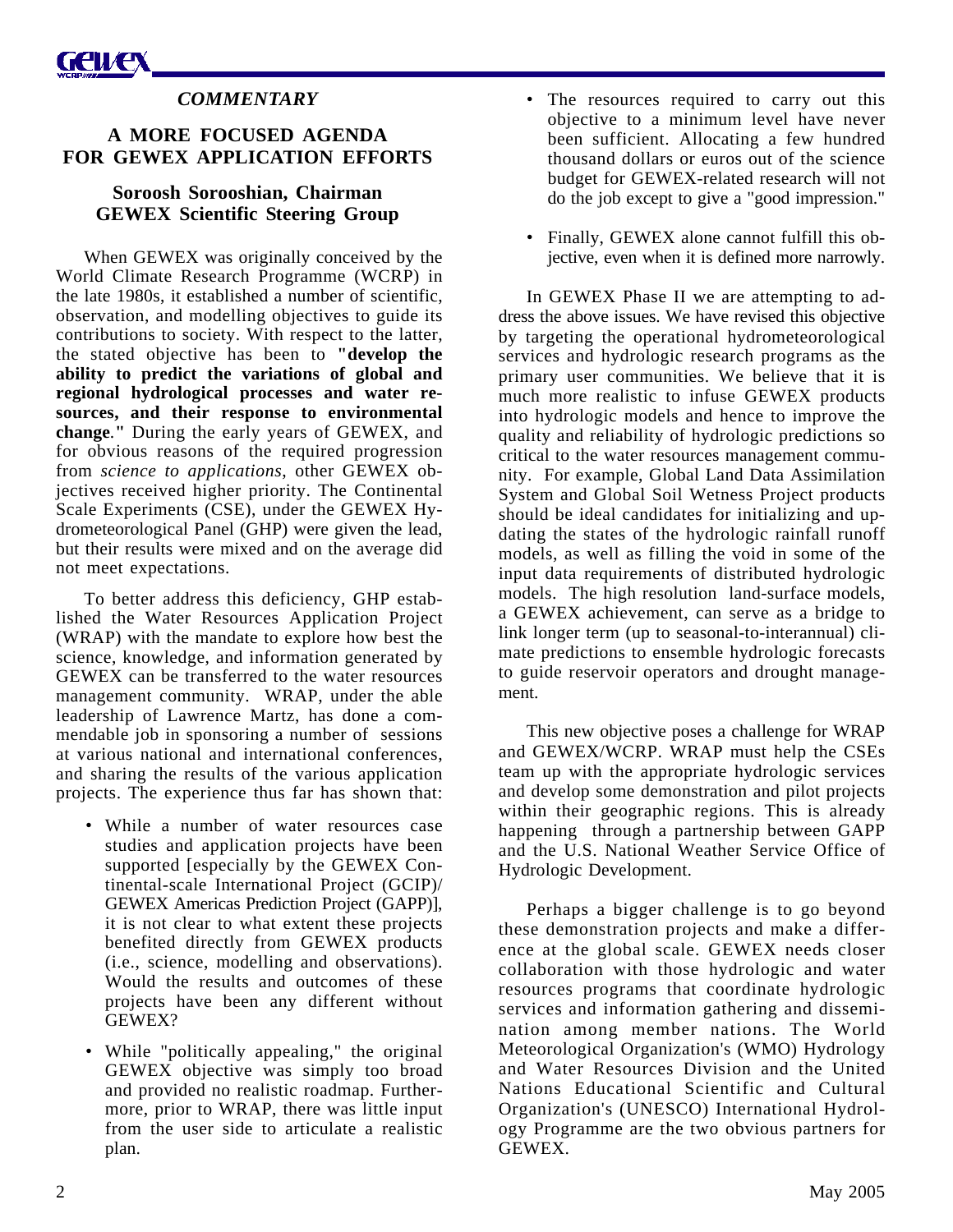As a first step, WRAP organized a workshop in Cairo between GEWEX/WCRP and UNESCO's Water and Development Information for Arid Lands-A Global Network (G-WADI) Initiative to assess the hydroclimate prediction needs of the world's semi-arid regions (see page 18). Furthermore, the recent hydrologic modelling workshop in April held in Roorkee, India assessed the hydrologic modelling needs of semi-arid regions and the barriers to using more advanced models, especially in developing countries.

While we are making good headway with UNESCO, our engagement with WMO's Hydrology Programme has yet to develop. There is a growing need to show the benefits of mutual cooperation between the two WMO programmes so that they can better serve the hydrologic prediction needs at the global scale. In addition to the WRAP efforts, the Directors of WCRP and the WMO Hydrology and Water Resources Programs need to initiate a dialogue.

### *RECENT NEWS OF RELEVANCE TO GEWEX*

### **GEWEX Reaches Out to the European Science Community**

Thanks to the efforts of Dr. Peter van Oevelen, a special side session on GEWEX was organized at the European Geophysical Union in Vienna in April 2005. The session featured presentations on many of the major projects within GEWEX as well as an overview of the Integrated Land Ecosystem-Atmosphere Processes Study (iLEAPS). It is hoped that these efforts will encourage more members of the European scientific community to engage actively in addressing science questions that are central to the GEWEX endeavor. In addition, Ms. Catherine Michaut from the WCRP/Coordinated Observation and Prediction of the Earth System (COPES) Project Office distributed material on WCRP and its projects to attendees. A planning session for the GEWEX Hydrometeorology Panel Transferability study was organized by Dr. Eugene Tackle and chaired by Dr. William Gutowski.

### **ISLSCP Initiative II Workshop**

On 3–5 May 2005 an international workshop was held at the University of Maryland, Baltimore County, to examine the results of early analysis carried out with the new International Satellite Land Surface Climatology Project (ISLSCP) Initiative II data sets, and to discuss plans for the future of ISLSCP within GEWEX. The meeting, which drew scientists from the U.S. and Europe, endorsed the usefulness of the Initiative II products for model development and validation, and identified some areas where improvements and metadata are needed.

Discussions about ISLSCP Next explored the possibility of developing a data set that was targeted to a specific scientific thrust and ways to entrain European and other international activities such as the Global Monitoring for the Environment and Security into the process.

### **iPILPS First International Workshop**

The isotopes in the Project for Intercomparison of Land-surface Parameterization Schemes (iPILPS), which is evaluating and refining isotope-enabled landsurface schemes in weather, climate and Earth system models was "kicked off" at a highly successful 5-day international workshop hosted at the Australian Nuclear Science and Technology Organization in Sydney, Australia in April 2005. This workshop featured presentations from respected international and local research leaders, and discussions aimed at evaluating and improving representations of stable water isotope processes in the land surface schemes of global climate models. Further information can be found on the iPILPS web page: http://ipilps.ansto.gov.au/.

### **GEWEX Outreach**

In April, materials on GEWEX, the Coordinated Enhanced Observing Period, the Global Water System Project, and WCRP were distributed via information tables organized by the Integrated Global Observing Strategy-Partners and the Committee on Earth Observation Satellites at the Commission for Sustainable Development Meeting in New York City, New York, U.S.A. and the European Geophysical Union Meeting in Vienna, Austria.

### **NOTICE**

Under "GEWEX AMS Honorees" in the February 2005 issue of *GEWEX News*, John Roads, Chair of the GEWEX Hydrometeorology Panel, should also have been recognized as a new American Meteorological Society Fellow.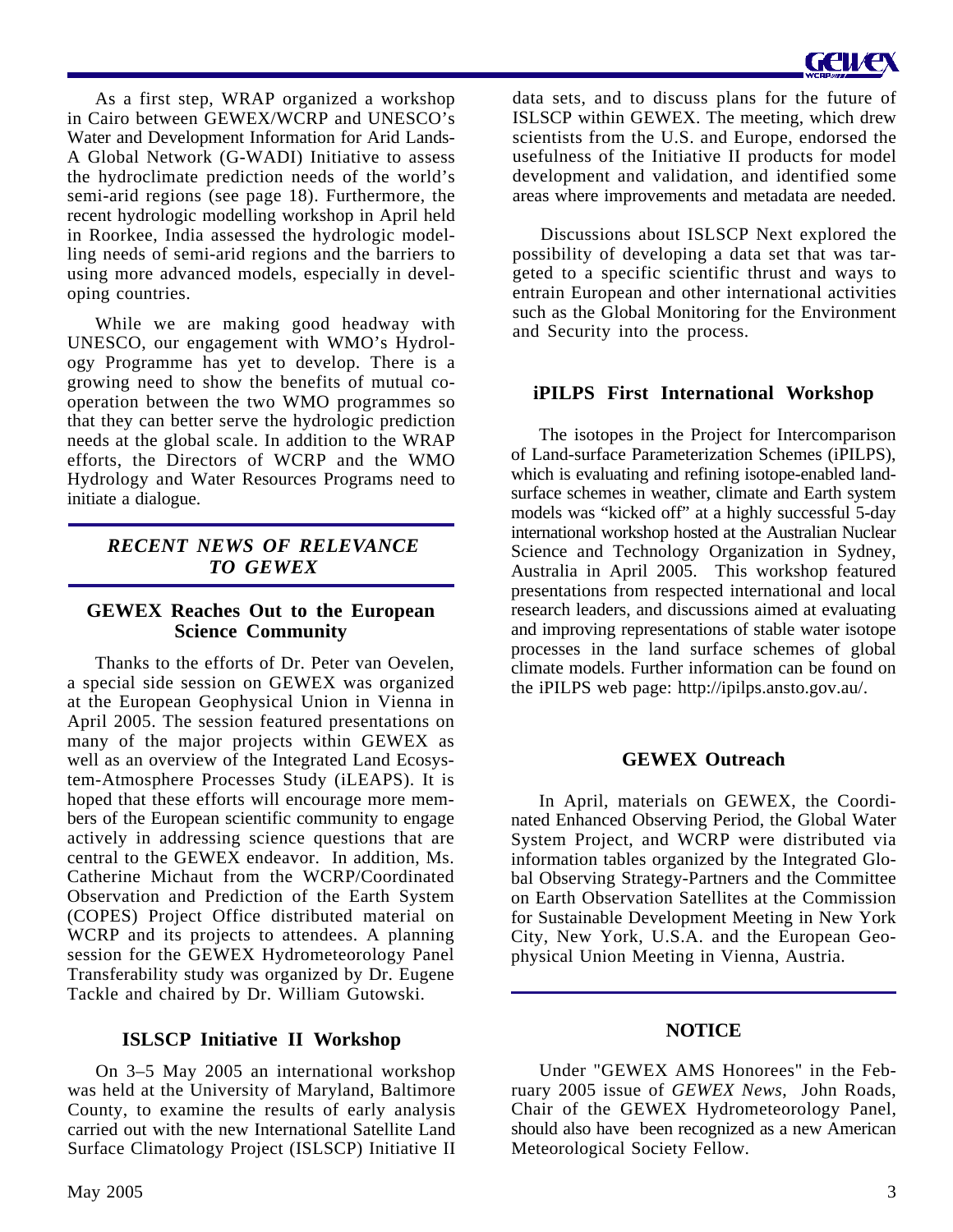

### **5th INTERNATIONAL SCIENTIFIC CONFERENCE ON THE GLOBAL ENERGY AND WATER CYCLE**

Costa Mesa, California, USA

#### **ABBREVIATED PROGRAM**

*(for the complete program, see http://www.gewex.org/5thconf.htm)*

#### **Conference Themes and Presentation Foci:**

| Theme 1:    | Clouds and their Effect on the Radiation |
|-------------|------------------------------------------|
|             | <b>Budget</b>                            |
| Theme 2:    | Predictions for Water Management         |
| Theme 3:    | Roles of Land Fluxes in Water and        |
|             | <b>Energy Cycles</b>                     |
| Theme $4$ : | The Role of Modelling in Predictability  |
|             | and Prediction Studies                   |
| Theme 5:    | New Strategies for Characterizing and    |
|             | Predicting Energy and Water Budgets      |
| Theme 6:    | Measuring and Predicting Precipitation   |
| GAPP:       | <b>GEWEX Americas Prediction Project</b> |
| CEOP:       | Coordinated Enhanced Observing Period    |
|             |                                          |

#### **Sunday, 19 June 2005**

|  | 1700 - 2000: Early Registration and Icebreaker |  |
|--|------------------------------------------------|--|
|--|------------------------------------------------|--|

#### **Monday, 20 June 2005**

|  |  | 0700 - 0845: Conference Registration |  |
|--|--|--------------------------------------|--|
|--|--|--------------------------------------|--|

- 0845 1025: Plenary Session
- 0845 0900: Introductions
- 0905 1025: Key Note Speakers
- 0905 0925: *COPES: An Integrative Strategy for WCRP,* Peter Lemke (Alfred Wegener Institute, Germany)
- 0925 0945: *Priorities for US Water Cycle Research (TBC)*, Kathie Olsen (Office of Science and Technology Policy, USA)
- 0945 1005: *Overview of NASA's Satellite Observations of Water in the Earth System,* Jack Kaye (NASA Science Mission Directorate, USA)
- 1005 1025: *The Contributions of ESA to Energy and Water Cycle Observations and Research,* Einar-Arne Herland (European Space Agency/ESTEC, The Netherlands)
- 1025 1040: Morning Break
- 1040 1220: Simultaneous Sessions, Themes 1 and 2
- 1220 1400: Lunch
- 1400 1530: Simultaneous Sessions, Themes 1 and 2 1530 – 1600: Afternoon Break
- 1600 1700: Simultaneous Sessions, Themes 1 and 2
- 1700 1800: Poster Viewing, Themes 1 and 2

| Tuesday, 21 June 2005 |  |  |
|-----------------------|--|--|
|                       |  |  |

- 0830 1020: Plenary Session 1020 – 1040: Morning Break 1040 – 1220: Simultaneous Sessions, Themes 1 and 3 1220 – 1400: Lunch 1400 – 1530: Simultaneous Sessions, Themes 2 and 3 1530 – 1600: Afternoon Break 1600 – 1700: Simultaneous Sessions, Themes 3 and 4 1700 – 2000: Poster Viewing, Themes 3, 4 and GAPP 1800 – 2000: GAPP Townhall Meeting and Reception **Wednesday, 22 June 2005** 0830 – 1010: Plenary Session 1020 – 1040: Morning Break 1040 – 1220: Simultaneous Sessions, Themes 3 and 4 1220 – 1400: Lunch 1400 – 1530: Simultaneous Sessions, Themes 3 and 4 1530 – 1800: Side Sessions for Working Groups 1900 – 2130: Banquet
	- Speaker: Wes Bannister, Chairman, Board of Directors, Metropolitan Water District of Southern California, Topic: *Planning for Uncertainty in No Uncertain Terms: A Water Agency's Mission to Ensure Reliability*

#### **Thursday, 23 June 2005**

- 0830 1020: Plenary Session 1020 – 1040: Morning Break 1040 – 1220: Simultaneous Sessions, Themes 4 and 5 1220 – 1400: Lunch 1400 – 1530: Simultaneous Sessions, Themes 5 and 6 1530 – 1600: Afternoon Break 1600 – 1700: Simultaneous Sessions, Themes 5 and 6 1700 – 2000: Poster Viewing, Themes 5, 6 and CEOP 1800 – 2000: CEOP Townhall Meeting and Reception **Friday, 24 June 2005** 0830 – 1010: Plenary Session
- 1020 1040: Morning Break
- 1040 1250: Simultaneous Sessions, Themes 5 and 6
- 1240 1400: Lunch
- 1400 1530: Panel Discussion: *GEWEX PHASE II: Providing Leadership for COPES,WCRP, IGBP and the Climate and Earth Observations Communities*
- 1530 1540: Conference Close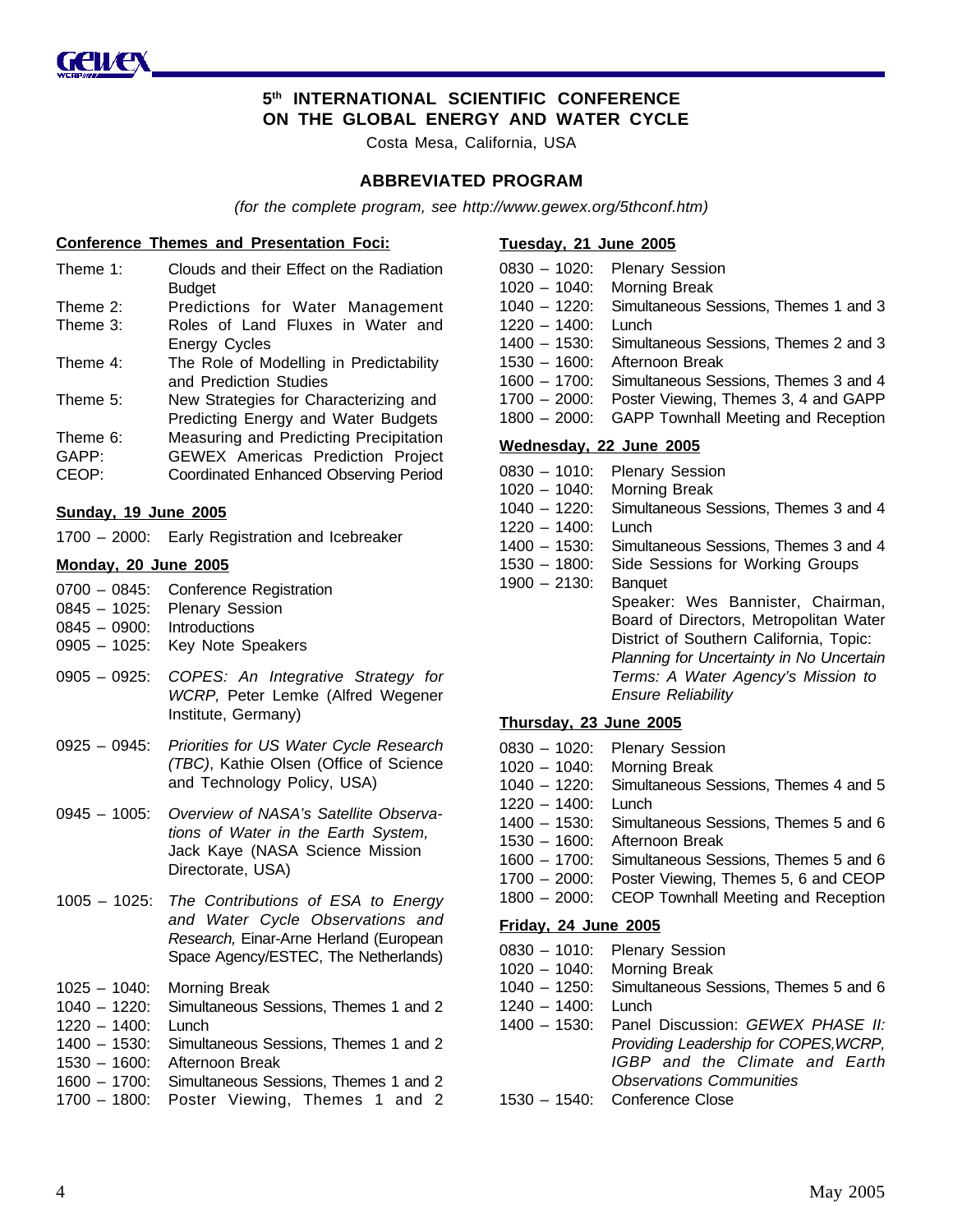### **A FOCUS ON EXTREMES IN GEWEX**

### **Ronald Stewart McGill University, Canada**

*Importance of Extremes:* One of the most critical aspects of the water and energy cycle is the occurrence of extremes such as droughts and extended wet periods. Not only do they have enormous impacts when and where they occur but they are also fundamental features of the climate system.

*Extremes and GEWEX:* The strategy of the GEWEX Hydrometeorology Panel (GHP) has concentrated on assembling relevant data sets, addressing long-term water and energy budgets, assessing sources and sinks of moisture, and interacting with the water resource community. GHP, along with the other GEWEX components, is now ready to examine extremes in a systematic manner. The primary objectives of this effort will be to *better understand and model the occurrence, evolution, and role of extremes within the climate system and to contribute to their better prediction*. These objectives will be addressed by determining the extent to which similar processes are responsible for extremes in different regions, and understanding the processes that link extremes in different regions and how they may be changing.

In part these activities will consider: (1) extremes as a natural follow-on to current water and energy budget related studies; (2) the Coordinated Enhanced Observing Period (CEOP) Phase I data period as a case study; and (3) trends in the occurrence of extremes through the analysis of long-term records.

To some extent a study of extremes would build on existing initiatives. In particular, it could expand the Water and Energy Budget Study (WEBS) with a focus on droughts and extended wet periods rather than on the average conditions occurring in those regions. During Phase I of CEOP (2001–2004), numerous extremes occurred, including a long-lasting drought over western North America, a devastating heat wave in Europe, and periods of drought as well as flooding over Asia, South America, Australia, and Africa. On longer time scales, multi-decade records assembled by GEWEX and other groups, including re-analysis efforts, can all be exploited to focus on trends in extremes.

Extremes are important to other climate and disaster related initiatives. Linkages will be developed with other WCRP projects and international efforts including disaster research.

**USE OF INDICES IN CHARACTERIZING PRECIPITATION EXTREMES: A EUROPEAN EXAMPLE**

> **Olga Zolina1 , Clemens Simmer1** Alice Kapala<sup>1</sup>, and Sergey Gulev<sup>2</sup>

### **1 Meteorologisches Institut, Universitaet Bonn, Germany, 2 P. P. Shirshov Institute of Oceanology, Moscow, Russia**

Accurate estimates of the changes in extreme precipitation from station measurements are very important for validation of model experiments aimed to quantify trends in extreme precipitation under global warming. The linear trend estimates in extreme precipitation indices over Europe show increasing probability of the occurrence of heavy precipitation for both stations and models. Although these indices may be qualitatively consistent with each other, they may, however, show some disagreement in their quantitative estimates of linear trends (Frei and Schar, 2001; Groismann et al., 2005; Klein Tank and Koennen, 2003). Moreover, when missing values of daily precipitation are inhomogeneously distributed they contribute additional uncertainty in the trend estimates.

In this study, we used daily rainfall data from the Royal Netherlands Meteorological Institute European Climate Assessment data set along with the collections of the Russian National Climate Data Center and the German Weather Service (Zolina et al., 2004). These data consist of 295 stations from 1804–2003 with 96 station records longer than 100 years and characterized by the homogeneity of the observational practices. Using 22 stations with records without gaps we derived the distributions of the number of missing values and of the durations of gaps, and developed sampling models which were used for the homogenization of centennial daily records for all 96 stations with complete records. From the homogenized time series we derived different precipitation indices and further analyzed linear centennial trends in these indices. The three indices used were the exceedance of 95% threshold *(G95)* (Groismann et al., 2005), the percentage of seasonal total during very wet  $(>\!95\%)$  days (R95) (Klein Tank and Koenen, 2003) and the 95% percentile  $(p_{05})$  of precipitation from the estimated Gamma distribution for the daily precipitation (Zolina et al., 2004).

Trend estimates (in percentage per decade) for R95 may exhibit locally significant differences with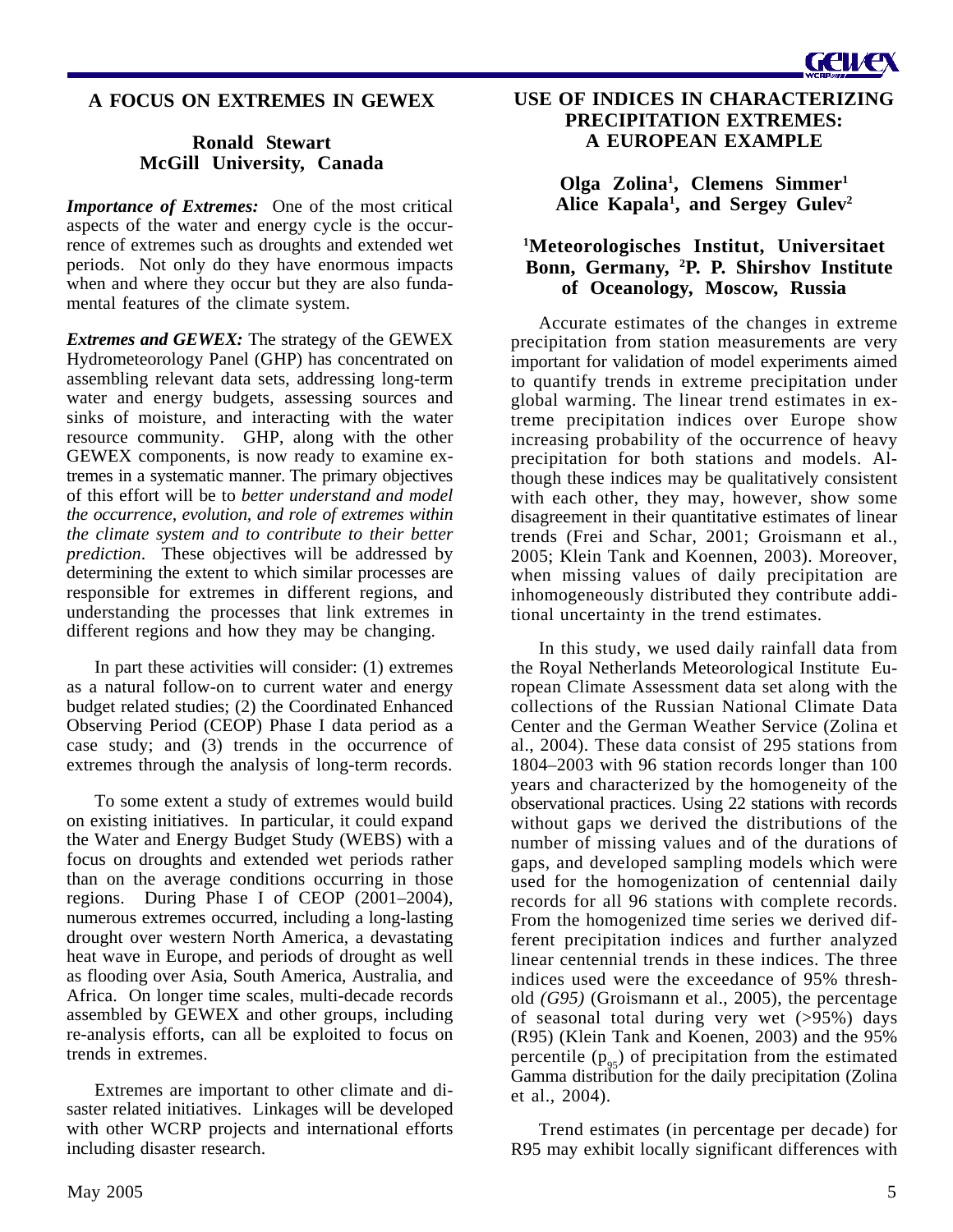# GCIVE



*Estimates of linear trends in annual values of (A)*  $p_{05}$ and (B)  $p_{99}$  in the locations where all three indices *(*p95*,* R95*,* G95*) computed from the homogenized time series are significant according to the chosen criteria.*

those for  $p_{\text{q5}}$ , while trends in G95 are very close to  $p_{95}$ . During winter, trends in  $p_{95}$  and R95 are primarily positive in Central and Eastern Europe (2–7% and 3–10% per decade, respectively). In 43 locations the indices demonstrated significant changes. However, the trends in all three indices are significant and show the same sign at only 19 locations. In Western Europe in summer all three indices show negative trends in the northern part and positive changes in the Alps. Summer trends of these indices in Eastern Europe are less consistent. Significant linear trends with the same sign exist only for 12 of 34 locations where either index demonstrated significant changes. Considerable disagreement is also observed in Northern Europe where R95 indicates stronger negative changes.

In the figure above the estimates of linear trends in annual values of  $p_{q5}$  are shown for the 22 locations where all three indices  $(p_{95}, R95, G95)$  computed from the homogenized time series are significant according to different statistical criteria, such as the Student t-test, the Hayashi criterion and the Wilcoxon test, and are simultaneously unaffected by the sampling density. In other words, these maps show the locations where trends in heavy European precipitation can be accepted with confidence. These

trends are positive in most of Eastern Europe, where the strongest changes range from 3 to 5% per decade, and are somewhat weaker in Central Western Europe. The trends in  $p_{oo}$  (see Panel B of the figure) are significant in 12 locations only, with primarily positive tendency and maxima of 3 to 4% change per decade in Northern European Russia. A general conclusion can be made that the use of more objective indices based on estimated PDFs for daily precipitation, appears to be the best strategy for estimating long-term tendencies in extreme precipitation.

**Acknowledgements.** This study was supported by the North Rhine-Westphalian Academy of Science under the project "Large Scale Climate Changes and their Environmental Relevance," RFBR (Grants 03-05-64506 and 03-05-20016) and the NATO-SfP-981044 project "Extreme precipitation events: their origins, predictability and impacts."

#### **References**

Frei, C., and C. Schär, 2001. Detection probability of trends in rare events: theory and application to heavy precipitation in the Alpine region. *J. Climate*, 14, 1568–1584.

Groisman, P. Y., R. W. Knight, D. R. Easterling, T. R. Karl, G. C. Hegerl, and V. N. Razuvaev, 2005. Trends in intense precipitation in the climate record. *J. Climate*, 18, *in print*.

Klein Tank, A. M. G., and G. P. Koennen, 2003. Trends in indices of daily temperature and precipitation extremes in Europe, 1946-99. *J. Climate*, 16, 3665–3680.

Zolina, O., A. Kapala, C. Simmer, and S. K. Gulev, 2004. Analysis of extreme precipitation over Europe from different reanalyses: a comparative assessment. *Glob. Planet. Change*, 44, 129–161.

### **GEWEX SSG Chair Receives Highest NASA Honor**



On 27 April 2005, Prof. Soroosh Sorooshian, chair of the GEWEX Scientific Steering Group, received the Distinguished Public Service Medal, the highest honor that the National Aeronautics and Space Administration (NASA) awards to someone who is not a government employee. The award is granted only

to individuals whose distinguished accomplishments contributed substantially to the NASA mission. Prof. Sorooshian received this award for his distinguished record in providing scientific leadership for global water cycle research and assuring that NASA science is well integrated into international programs.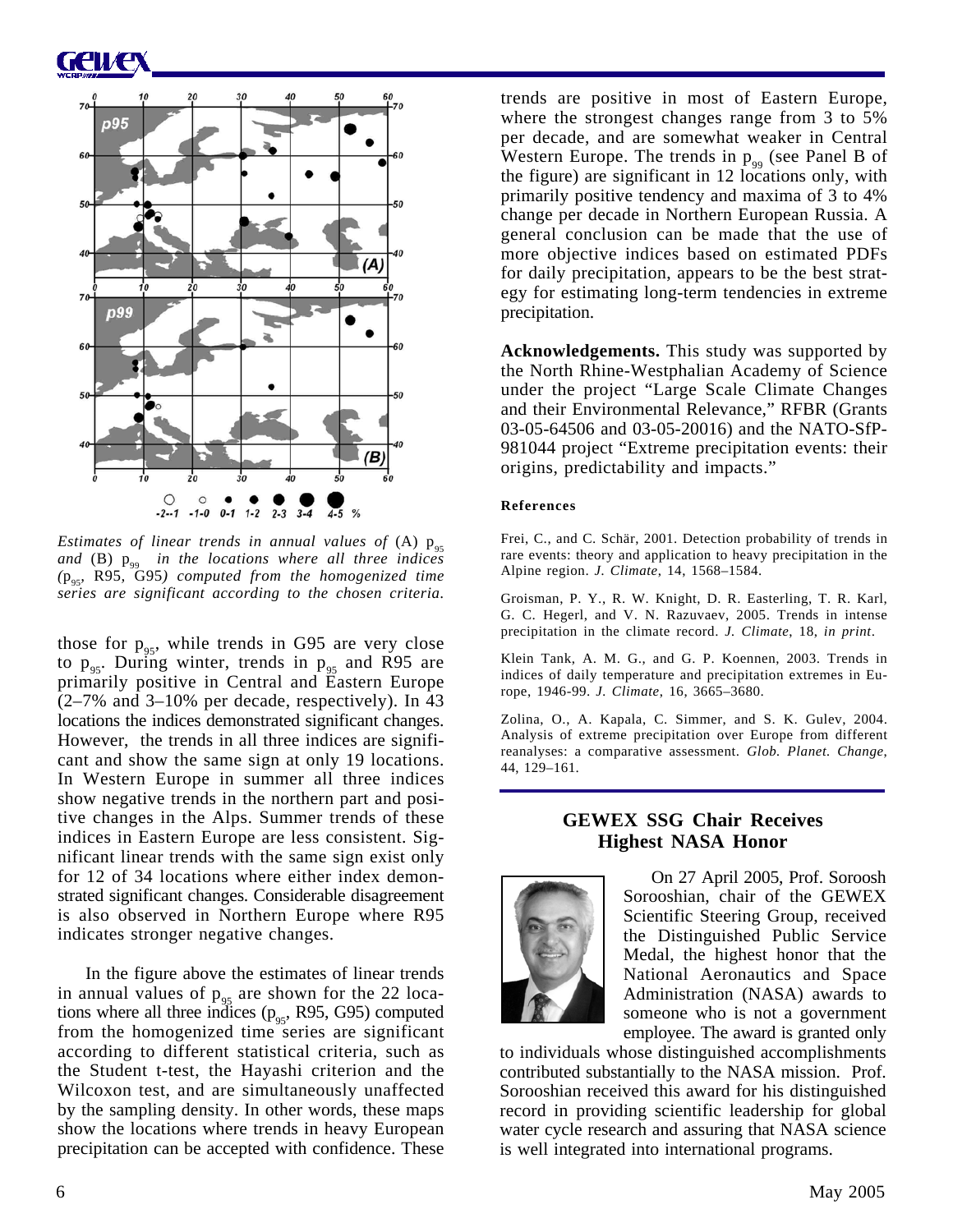### **PRECIPITATION EXTREMES OVER VIET NAM**

### **Dang Thi Mai and Nguyen Tan Thanh**

### **Mid-Central Regional Hydro-Meteorological Center of Viet Nam**

Historically, the mid-central region of Viet Nam experiences annual severe weather events, including typhoons, hurricanes, floods, and droughts that lead to the loss of life and property. In recent years, these events have become more severe and are occurring in new areas. This article describes extreme rain events that occurred on 1–6 November 1999 and 23–27 November 2004, where rain rates exceeded historical expectations and forecast information, leading to unusually large impacts

The mid-central region of Viet Nam is located from  $14°32'$  to  $18°06'$ N and  $105°37'$  to  $109°05'E$ , and includes five provinces, Quang Binh, Quang Tri, Thua Thien Hue, Quang Nam, Quang Ngai and Da Nang City. This coastal region contains a narrow flat area with some low hills on the east and a part of the Truong Son high mountain ridge on the west that is cut by many mountain passes. The topography is quite steep from west to east and the rivers are short and flow rapidly. Monsoons and Truong Son Mountain Range, play important roles in the precipitation regime. The northeast monsoon, the southwest monsoon and the prevailing trade winds give the region two seasons: dry (January to August), and rainy (September to December). Rainfall is heavier in the mountain areas than in the flat areas.

**Event 1: 1–6 November 1999.** On 1 November a northeast monsoon and a cold front occurred at 18-19°N and a tropical convergent zone occurred in the south at  $11-12$ °N. In the upper atmosphere the easterly wind field developed strong winds with velocities of over 10 m/s. The humidity was high for most of the mid-central region. All stations from Thua Thien Hue to Quang Ngai recorded daily rainfall averages more than 100 mm for 1–6 November. For 1–3 November, more than 50% of the stations recorded rainfall greater than 300 mm (about 20% more rainfall than 500 mm for a 24-hour period). **In particular, Hue City experienced 1,422 mm of rainfall from 6 a.m. on 2 November to 6 p.m. on 3 November with a peak rainfall intensity of 120 mm every 60 minutes**. On 2 November Nam Dong had a maximum daily rainfall of 593 mm, almost 20% more than the previous maximum daily rainfall record

(500 mm). Over 700 deaths and a loss of property totaling \$250 million resulted from this event.

**Event 2: 23–27 November 2004**. For 23–25 November, the weather in the mid-central region was influenced in the southern part by high pressure and the typhoon Muifa in the northern part. From 25–27 November a strong northeast monsoon event impacted the area and in the upper levels the easterly winds were very strong at 10– 15 m/s. Three hundred people narrowly escaped a flash flood which occurred in the Suoi Luong, a small stream in the suburb of Da Nang City. During the same period a flash flood in Tay Tra (Quang Ngai province) caused a landslide that killed five people. A total of 37 people were killed in the mid-central region by flooding during this 23–27 November event.

The analysis of these severe rainfall events showed that the interaction between the northeast monsoon and typhoon circulation (Intertropical Convergence Zone) created unstable air masses in the South China Sea. Easterly winds carried that unstable air mass with high amounts of precipitable water towards land, where it was then blocked by the Truong Son Range, resulting in heavy rainfall in the region's mid-central territory.

Analysis also shows that in recent years, flooding and in particular, flash flooding, is occurring more frequently and appears to be related to deforestation. Heavy rainfalls can be predicted 12–24 hours in advance and flooding 6–12 hours in advance. However, Viet Nam does not have techniques available to predict flash floods. The information available to forecasters in Viet Nam includes synoptic maps of the surface to 500 hPa height, meteorological data, satellite images, radar products and numerical models. The precipitation forecasted in numerical models averages 50–100 mm less than actual precipitation. Additional rain gauges are needed in the mid-central region surface observation network, especially in the narrow river basins where flash flooding often occurs, as well as more satellite rainfall measurements.

Heavy rain is a very complex phenomenon with every event having different characteristics, which require detailed analysis. To effectively understand, monitor and predict these extreme events, the National Hydro–Meteorological Service of Viet Nam and the Mid-Central Regional Hydro–Meteorological Center (like many other meteorological services in other parts of the world) are seeking to improve their capacity and develop a long-term modernization plan for rainfall monitoring and prediction.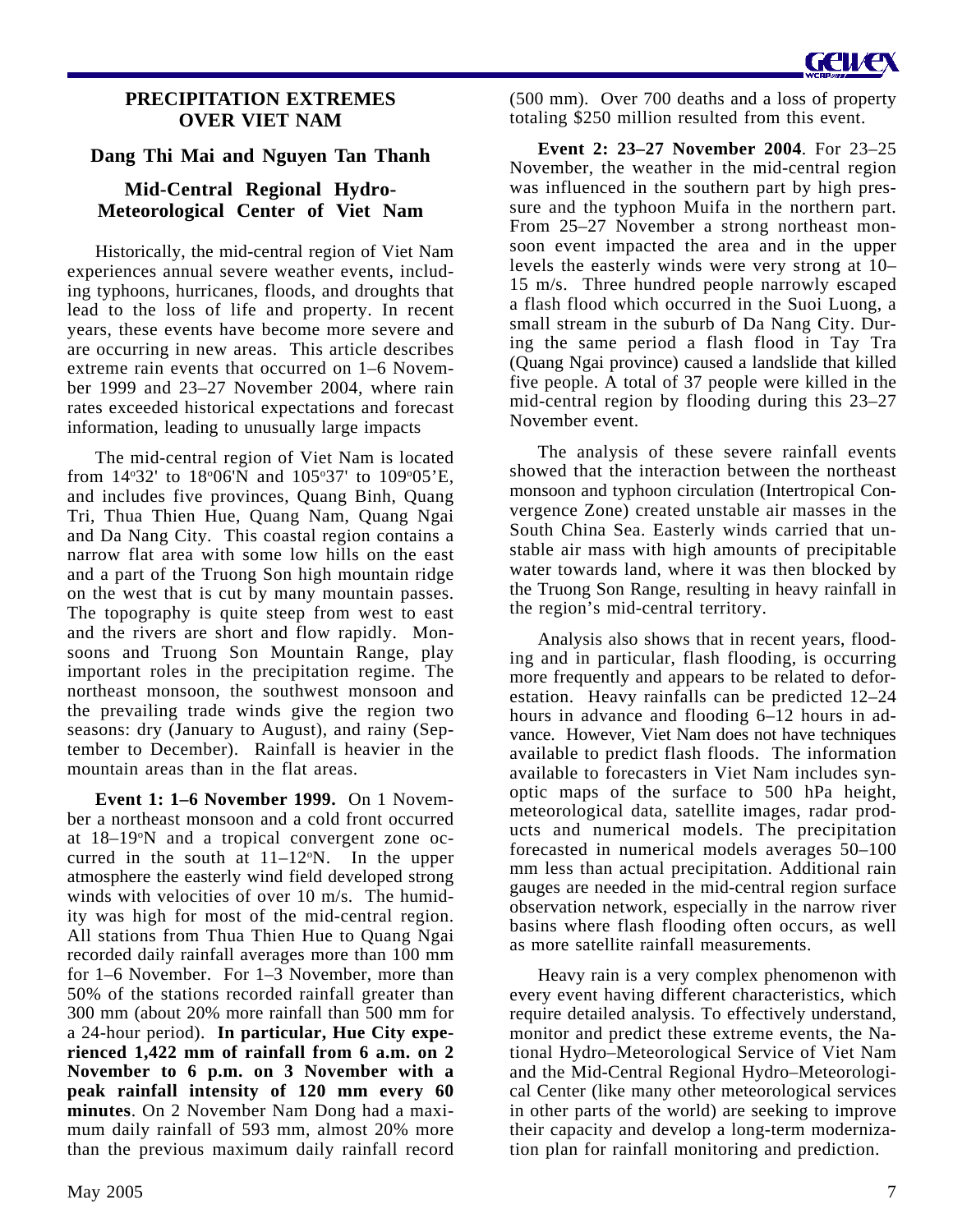### **A WATER BALANCE INVESTIGATION OF THE 2002 DROUGHT IN THE MURRAY-DARLING BASIN**

### **C. S. Draper, and G. A. Mills**

### **Bureau of Meteorology Melbourne, Australia**

In 2002, southeast Australia experienced one of its worst droughts on record, resulting in the widespread loss of rural livelihood as well as the loss of several lives. One area that was particularly hard hit by the drought was the Murray-Darling Basin (MDB). The MDB is one of Australia's major agricultural regions, providing 40% of Australia's agricultural production from just 14% of its land mass. The Basin is largely semi-arid, and has limited available water supplies, with over 80% of divertible surface water being consumed within the Basin. The climate of the Basin is typified by long dry spells, punctuated by episodic wet events. The regular occurrence of long dry spells places enormous pressure on the Basin's water resources. As a result, both the MDB and the Australian economy are sensitive to climatic fluctuations in the region.

The atmospheric water balance of the MDB is currently being investigated as a part of the GEWEX MDB Continental-Scale Experiment. The investigation is based on output from the Australian Bureau of Meteorology's operational forecast model, the Limited Area Prediction System (LAPS). The 2002 drought has received particular attention in this investigation, with the goal of determining the important processes occurring in the water cycle, as well as testing the performance of LAPS during extreme dry events. What follows is a summary of the 2002 drought and its impact on southeast Australia, and an overview of the methodology of the MDB Water Balance Project and its main results. One of the most interesting findings of the Project is that LAPS is not accurately representing extreme dry events, and the reasons for this—and likely consequences—have also been presented.

The 2002 drought was primarily the result of strong El Niño conditions in the later half of the year, which suppressed precipitation across southeast Australia. However, the low precipitation (in the lowest decile) does not alone account for the severity of the drought. In fact annual precipitation was lower several times in the last half century (e.g., 1982 and 1994), during which drought symptoms were less severe than in 2002. The impacts of low precipitation in 2002 were greatly enhanced

by two factors. Firstly, the preceding few years had been consistently dry, and secondly, record high temperatures were experienced throughout 2002. The all-Australia maximum temperature anomaly was +1.65°C for the 9 months from March to November, which is the warmest on record by a margin of +0.63°C (Watkins, 2002).

The 2002 drought had a major impact on Australia's agricultural sector, which was felt by the larger economy. The Australian Bureau of Agriculture and Resource Economics estimated that agricultural production in 2002 was 57% of the tonage produced the previous year. Production in the state of New South Wales, 75% of which is within the Murray-Darling Basin, was estimated to have dropped from 8.9 million tons in 2001 to 1.3 million tons in 2002 (Watkins, 2002). The Governor of the Reserve Bank of Australia estimated that the dry conditions reduced Australia's annual Gross Domestic Product (GDP) by one percentage point (Watkins, 2002).

The 2002/03 bushfire season was particularly severe. In December there were more than 58 individual fires burning in New South Wales, which were estimated to have caused \$100 million of damage (Watkins, 2002). In early 2003 the situation worsened and 3 million hectares were burnt in southeast Australia during January and February, resulting in huge stock and infrastructure losses. Fires in and around Canberra in mid-January burned 500 houses and resulted in five deaths (Council of Australian Governments, 2004). The Canberra fires were the most expensive ever in terms of insurance payments.

The results of operational forecast models are of particular interest during extreme events, such as the drought of 2002. The MDB Water Balance Project is based on LAPS model output at a 3 hour temporal resolution, with a horizontal resolution of 0.375°. There are two forecasts made each day, at base times 12 and 00 UTC. For each time step, the relevant fields have been calculated from the average of the most recent forecast from each of the base times. The average daily value per month of each water balance term is shown in the figure on page 9 for the year preceding the end of the 2002/2003 summer.

A number of interesting observations can be made in the figure on page 9. The low precipitation in 2002 can be observed by comparison to other years (1999–2004 have been calculated, but are not shown). In February 2003 there is a rapid increase in precipitation, indicating the end of severe drought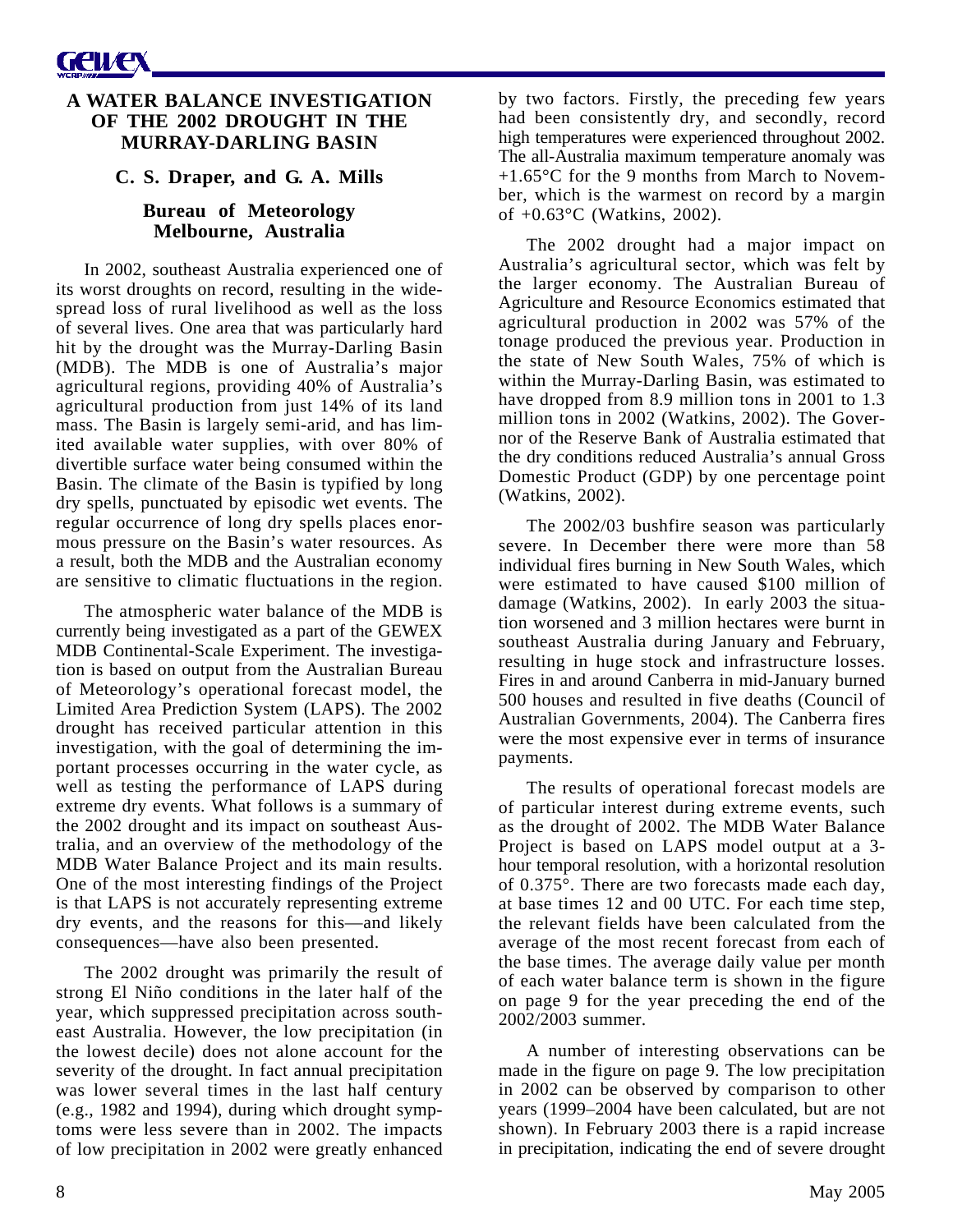



*Monthly water balance terms (mm/day) averaged over the Murray-Darling Basin for March 2002 to February 2003. Precip = precipitation, evap = evaporation (positive upwards), dwdt = change in atmospheric water vapour storage, divQ = water vapor flux divergence, res = residual, calculated as prec – evap + dw/dt + divQ.*

conditions, due partly to the weakening of El Niño conditions. This follows a recent trend towards high February rainfall in Australia. February is the only month in the figure above during which precipitation exceeded evaporation. An evaporation excess (over precipitation) is unusual during the cooler months and all other years studied have shown a consistent, although not necessarily large, precipitation excess in winter. While evaporation excesses are typical during the warmer months, the monthly excesses calculated for 2002 are much higher than in other years, with January being particularly extreme. The divergence is not a leading term in the water balance, indicating that recycling of evaporated water is providing source vapor for precipitation, rather than convergence of water from external sources.

Perhaps the most striking feature in the figure is the large negative residual calculated during spring and summer. These residuals were not unexpected, as it is well known that budget studies based on numerical weather prediction (NWP) models, and associated analyses contain an inherent error which is not small (Kanamitsu and Saha, 1996). This error is related to the systematic tendency of the model to drift towards a 'model climate,' which is determined by its internal physics and parameterizations. Water balance studies based on several NWP models (and associated analyses) around the globe have calculated significant residuals (e.g., Roads et al., 2002). The negative residual here indicates that LAPS has a tendency to accumulate excess moisture in its atmosphere, which must then be artificially removed (nudged) during each assimilation cycle. This process is clearly illustrated

in the diurnal cycle of the forecast atmospheric water storage, which shows a general increasing trend through the 24 hours of each forecast, and then drops abruptly to meet the newly assimilated value at the introduction of the next forecast. The residuals during spring and summer are large, both in comparison to the other water balance terms, and to the monthly residuals calculated for other time periods. The residual is one of the leading terms across the months in question, and the residual term for January 2003 contributes half of the net residual for 2003.

Preliminary investigations indicate that the tendency in LAPS towards accumulating excess atmospheric moisture during extreme dry events is caused by an over-prediction of evaporation in these conditions, and the reasons for this are currently being investigated. Possible contributors are the atmospheric moisture assimilation process, the method used to update soil moisture during each assimilation cycle, and/or the land surface parameterization of evaporation. A positive evaporation bias during dry events could have significant consequences for the performance of LAPS, although these consequences are difficult to predict. It would be reasonable to expect a cool bias to occur, which would have many consequences. The excess evaporation would certainly affect the humidity field, which would impact the skill of fire weather predictions, as these become extremely sensitive to small changes in relative humidity at the extreme dry end of the humidity range.

The consequences of drought in southeast Australia can be devastating, as was demonstrated by the events of 2002. Within this context, the result that the LAPS model has a systematic tendency to drift away from the observed climate during extreme dry events is unsettling, and experiments are under way to identify methods to improve this representation.

#### **References**

Council of Australian Governments, 2004. *Report of the National Inquiry on Bushfire Mitigation and Management*, by Ellis, S., P. Kanowski, and R. Whelan, Australian Government Publishing Service, Canberra.

Kanamitsu, M. and S. Saha, 1996. Systematic Tendency Error in Budget Calculations, *Monthly Weather Review*, 124, 1145– 1160.

Roads, J. O., M. Kanamitsu, and R. Stewart, 2002. CSE Water and Energy Budgets in the NCEP-DOE Reanalysis II, *Journal of Hydrometeorology*, 3, 227–248.

Watkins, A. B., 2002. 2002 Australian Climate Summary: Dry and Warm Conditions Dominate, *Bulletin of the Australian Meteorological & Oceanographic Society,* 15, 109-114.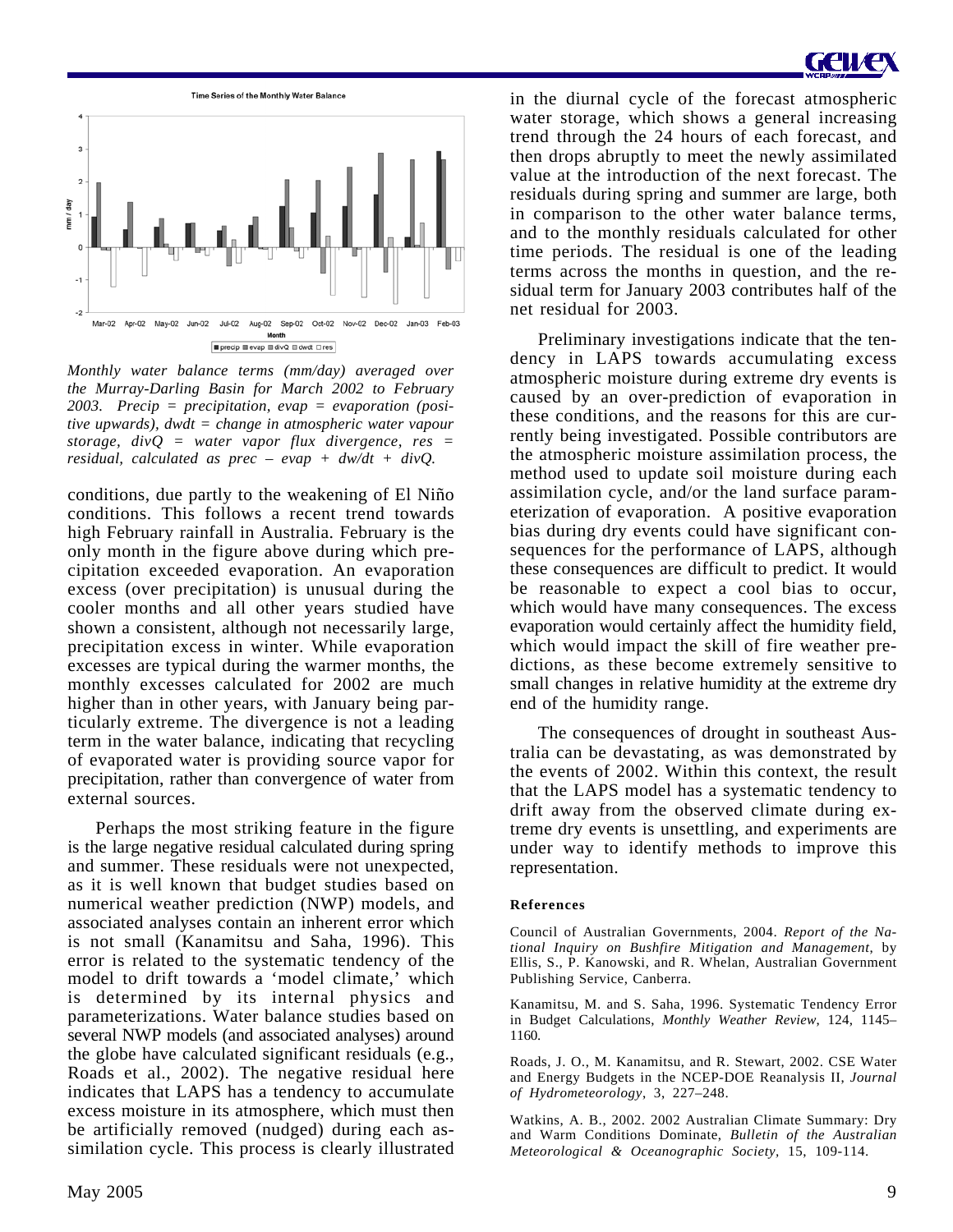### **EUROPEAN PRECIPITATION EXTREMES: CAN WE EXPECT MORE?**

**O. B. Christensen<sup>1</sup>, J. H. Christensen<sup>1</sup>, and C. Frei2**

### **1 Danish Meteorological Institute 2 Atmospheric and Climate Science, ETH-Zürich, Switzerland**

In recent years Europe has been hit by several severe floods, like the Odra flooding in 1997 and the Elbe and Rhone floodings in 2002. In the search for plausible expectations of future probabilities of this kind of events, a key issue is the evolution of precipitation extremes. Most global climate simulations will predict strong reductions in summer precipitation over central and southern Europe. However, the warmer climate will enable the air to contain more water and should, everything else being equal, result in more severe extreme events. An evaluation of how these two effects will balance, requires quantitative calculations.

Global climate models (GCM), which have grid distances of hundreds of kilometers, are not well suited to directly deliver useful information about extreme precipitation, particularly, in smaller regions with complex terrain. One method to extract the essential information from these GCMs is dynamical downscaling, where regional climate models (RCM) with grid distances of 50 km or less provide better spatial and temporal resolution.

Even though this strategy is computationally expensive, a recently finished European Union (EU) funded project, PRUDENCE, has managed to collect a large database of results from nine different RCM models applied to a set of 30-year long experiments covering past (1961–1990) and future (2071–2100) conditions. The canonical boundary conditions that were used by all participating RCMs use sea surface temperatures and sea ice extent for the current conditions, and add a climate signal in these quantities as calculated by the Hadley Centre GCM, HadCM3, for future conditions corresponding to the SRES A2 scenario. Global atmospheric information for these 30-year long time slices is calculated with the help of the Hadley Centre highresolution global atmospheric model HadAM3H.

The influence of the choice of a regional model on the resulting climate is very dependent on the

season in question in Europe. Weather systems during winter are mainly determined by the largescale circulation and hence predominantly determined by the GCM delivering boundaries. In contrast there is a large degree of variation between RCMs during the summer, when local feedbacks are very important.

Results from one participating model about European summer precipitation was reported in Christensen and Christensen (2003 and 2004), the main result being that the strong projected decrease in average precipitation did not prevent extreme precipitation values like the 99<sup>th</sup> percentile of daily precipitation from increasing over most of Europe. In the top figure on page 20, which originates from Christensen and Christensen (2004), results from the canonical PRUDENCE downscaling with the HIRHAM model in 50 km resolution is shown. Average precipitation and the exceedence of the 99<sup>th</sup> percentile (roughly equivalent to the 1-year return value) of daily precipitation are shown. Even though there are large reductions in average precipitation, the extreme precipitation is generally increasing over most of Europe. The reduction of average precipitation tracks a corresponding reduction in the probability of precipitation; average intensity changes only slightly in this simulation.

A recent analysis of several of the PRUDENCE experiments yields some interesting results (Frei et al., 2005). All simulations yield reductions in average precipitation of varying magnitude during summer. Extreme values, however, show positive changes for some models but negative changes for others. In order to further describe the simulated changes in precipitation intensity probability density function (PDF), Frei et al. (2005) fit a General Extreme Value distribution to describe the extreme tail of daily precipitation during summer (JJA). They compare the changes of extremes simulated by the RCMs with a hypothetical change that would result from a uniform scaling of the control PDF by the simulated change in precipitation probability (frequency of wet days) and average precipitation intensity. The figure on page 11 shows results for Central Europe and two different return values (5 and 50 years) in the form of a scatter plot of simulated change against a hypothetical (i.e., scaled) change. For all seven different RCMs the simulated extremes increase more or decrease less than would be expected from a uniform scaling of the control PDF. There seems to be two conceptual components of the simulated change: One component, which is very coherent among the models, tends to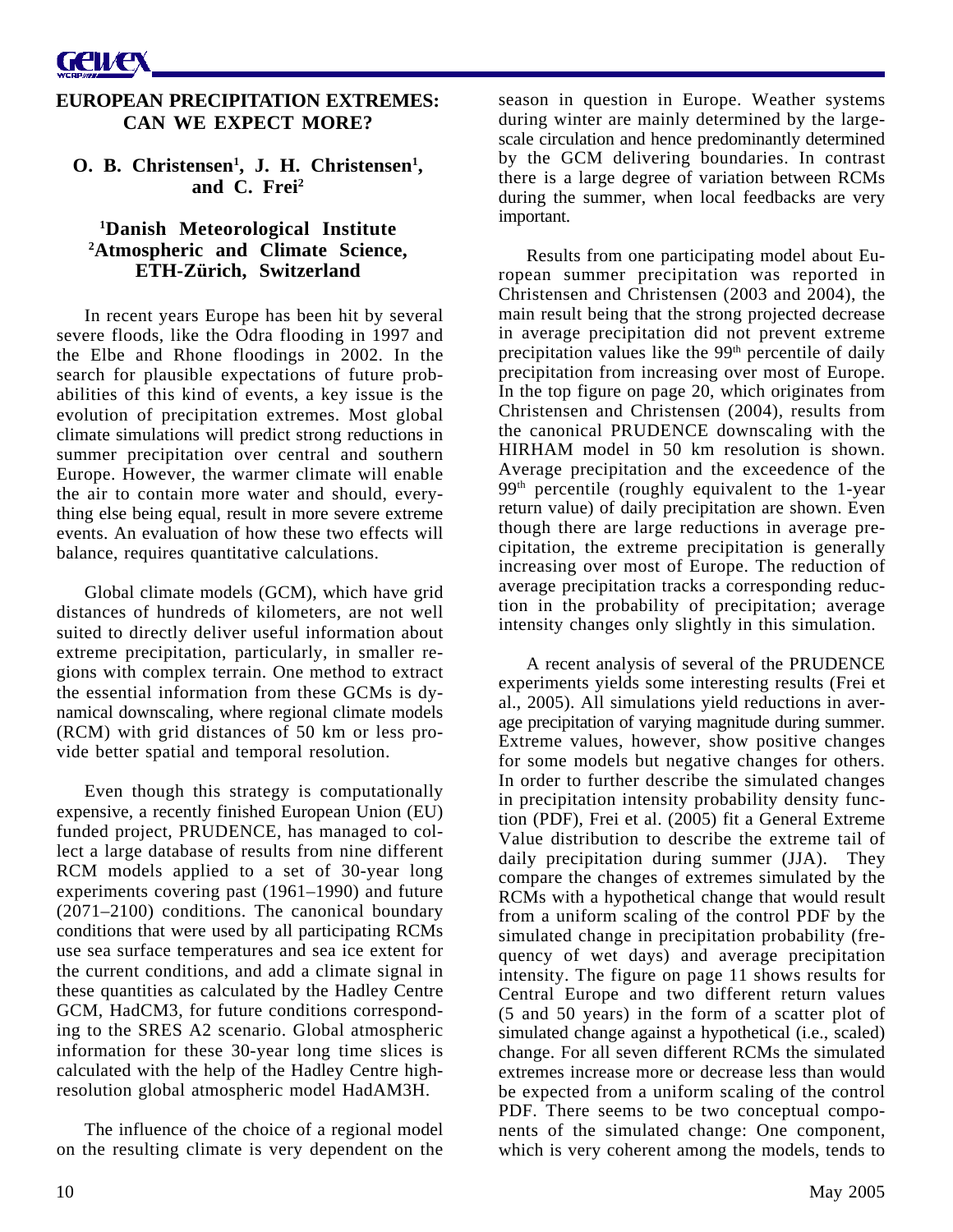

*Simulated change in return levels (ratio scenario/control) against the expected change from simple scaling of the control PDF by the changes in wet-day frequency and intensity for summer (JJA). Black symbols are 5-year return levels, grey symbols are 50-year return levels. Different symbols are different downscalings of PRUDENCE experiments. Both axes are logarithmic. From Frei et al. (2005).*

increase the occurrence of extremes. The second component, which expresses the effect of changes in precipitation probability and intensity partly compensates for the increase, but its magnitude varies considerably among the models.

Though this analysis still lacks a thorough understanding of why the simulations behave this way, there seems to be an overall agreement that there is an effect that enhances the PDF tail in the simulations representing future conditions. There is still a lot of work to do in order to determine more exactly the relative changes of the two competing effects. There is also an agreement that the climate change signal will be more likely to be positive for longer return periods.

Obviously, these results do not tell the whole story about the changes in flood frequency that can be expected in the future. First of all, no systematic validation of RCM performance with respect to simulation of present-day extremes has been performed on a continental scale. European

validation is currently limited to smaller areas like the Alps (Frei et al., 2003, 2005) Denmark (Christensen et al., 2002) and the German state of Baden-Württemberg (Semmler and Jacob, 2004).

Heavy precipitation is hard to measure accurately, and it would be beneficial to compare results of coupled-model simulations including both regional climate models and hydrological models to observed river runoff. This is an interdisciplinary field of research where little has happened yet; results from the PRUDENCE project will be published as Graham et al. (2005). The future improvement of the present kind of climate projections will require interdisciplinary work where both hydrological and meteorological models are included.

#### **References**

Christensen, O. B., J. H. Christensen, and M. Botzet, 2002. Heavy precipitation occurrence in Scandinavia investigated with a Regional Climate Model, in *Climatic Change: Implications for the hydrological cycle and for water management*, M. Beniston (ed.), Kluwer Academic Publishers.

Christensen, J. H. and O. B. Christensen, 2003. Severe summertime flooding in Europe. *Nature*, 421, 805–806.

Christensen, O. B. and J. H. Christensen, 2004. Intensification of extreme European summer precipitation in a warmer climate. *Glob. Plan. Change*, 44, 107–117.

Frei, C., R. Schöll, S. Fukutome, J. Schmidli, and P. L. Vidale, 2005. Future Change of Precipitation Extremes in Europe: An Intercomparison of Scenarios from Regional Climate Models. Submitted to *J. Geoph. Res*.

Frei, C., J. H. Christensen, M. Déqué, D. Jacob, R. G. Jones, and P. L. Vidale, 2003. Daily precipitation statistics in regional climate models: Evaluation and intercomparison for the European Alps. *J. Geophys. Res*., 108 (D3), 4124, doi:10.1029/ 2002JD002287.

Graham, L. P., S. Hagemann, S. Jaun, and M. Beniston, 2005. On interpreting hydrological change from regional climate models. Submitted to *Climatic Change*.

Semmler, T. and D. Jacob, 2004. Modeling extreme precipitation events – a climate change simulation for Europe. *Glob. Plan. Change*, 44, 119–127.

### **INTERESTED IN SUBMITTING AN ARTICLE TO BE PUBLISHED IN GEWEX NEWS?**

See the guidelines for submitting articles at: http://www.gewex.org/newsguidelines.htm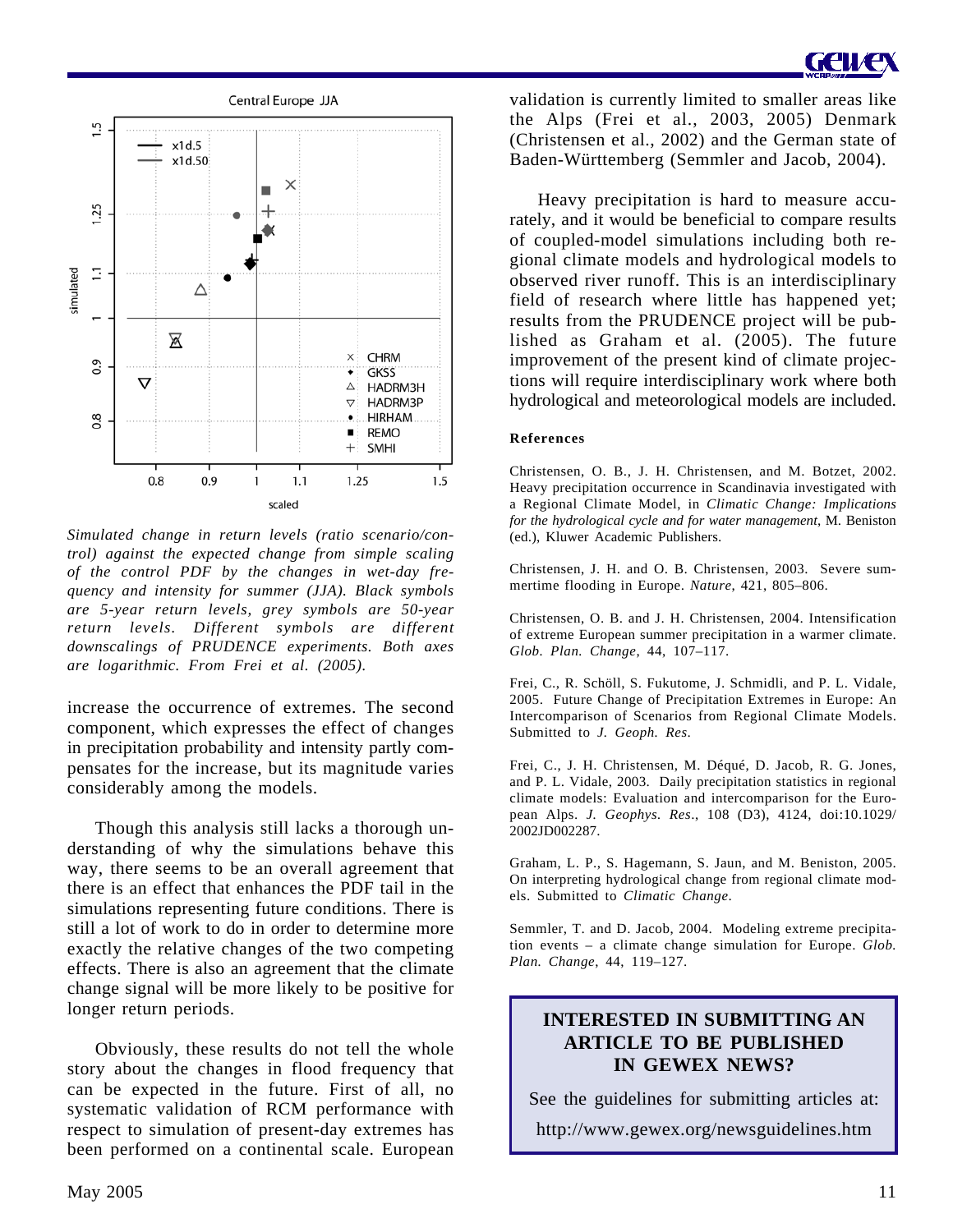### **U.S. HISTORIC DROUGHT CHARACTERISTICS ESTIMATED USING N-LDAS**

**Konstantinos M. Andreadis1 ,** Dennis P. Lettenmaier<sup>1</sup>, Justin Sheffield<sup>2</sup>, **and Eric F. Wood2**

### **1 University of Washington, Seattle, Washington, USA, 2 Princeton University, New Jersey, USA**

Drought is a pervasive natural hazard. According to a recent report of the Western Governors Association (2003), an "extreme" or "severe" drought has been experienced in some part of the United States in every year since 1895. Among U.S. natural hazards, drought is the most costly. A 1995 report by the Federal Emergency Management Agency (FEMA, 1995) estimated that the annual cost of U.S. droughts was in the range \$6-8B. The National Oceanic and Atmospheric Administration's National Climatic Data Center (NCDC, 2003) estimates that since 1980, there have been 10 droughts among the 57 natural disasters costing over \$1B, and that the average annual cost to the U.S. of these \$1B or larger droughts has been almost \$6B. The 1988 drought alone, in 2002 dollars, cost almost \$62B. This compares with losses of about \$27B for the 1993 Mississippi River floods and about \$36B for Hurricane Andrew. Among disasters with costs exceeding \$1B, drought losses are about equal to the sum of losses associated with floods and hurricanes, and droughts are responsible for almost 40% of the total losses due to natural hazards (NCDC, 2003).

Methods for characterizing past droughts, and in turn the basis for evaluating ongoing droughts in a historic context, are not as well developed as they are for other natural hazards, such as floods (e.g., estimation of flood return periods). A key problem is the spatial dimension of droughts. While drought intensity and duration can be measured at a point, droughts are regional phenomena whose spatial characteristics vary over time. Nonetheless, the spatial extent of droughts is of equal, or greater, importance than drought intensity and duration. Many studies of drought have made use of the Palmer Drought Severity Index (PDSI) as a point drought indicator. However, inherent shortcomings of PDSI (including not only its failure to characterize drought extent, but also other specifics such as lack of cold land processes representation) have limited its applicability. Other drought indicators, such as soil moisture in the case of agricultural drought or runoff as a measure of hydrologic drought, provide a better physical basis for interpreting drought, however, they are constrained by data availability. In particular, soil moisture multidecadal data are virtually non-existent, while streamflow data are integrated over drainage areas that are specific to particular gauges, and make resolving the spatial variability of drought difficult.

An approach that overcomes these limitations is the use of gridded land surface model simulations that are forced with carefully quality controlled climatological data. These methods have been developed in the context of the North American Land Data Assimilation project (N-LDAS; Mitchell et al., 2004). Maurer et al. (2002) describe longterm retrospective land surface data sets developed as part of N-LDAS that include the main land surface forcings (e.g., precipitation, temperature, and downward solar radiation), state variables (soil moisture, snow water equivalent) and fluxes (evapotranspiration, runoff). These data have been the basis for studies of land-atmosphere teleconnections, hydrologic forecast initialization, and coupled landatmosphere model initialization. The context is somewhat similar to land surface reanalysis products (e.g., most recently from the European Centre for Medium-Range Weather Forecasts (ECMWF) ERA-40 global reanalysis, and the NCEP North American Regional Reanalysis (NARR), but a key difference is that the surface forcings are based on observations, and the model-predicted runoff (at least at specified calibration points) is constrained to match observations, at least approximately. Furthermore, by construct the surface energy and water balances are closed, hence at least for long-term averages, evapotranspiration, and latent and sensible heat, should be correct. As for reanalysis products, the simulated land surface variables are spatially and temporally continuous. If the forcing data sets are carefully quality controlled, the modelpredicted variables (e.g., soil moisture and runoff) can be used to reconstruct drought histories. This spatial continuity allows for a more consistent way of estimating the spatial extent of drought, while the temporal continuity and the resulting temporal resolution facilitates the capturing of short-term changes of drought conditions, as well as longerterm variations.

The 50-year Maurer et al. (2002) data set was used by Sheffield et al. (2004) to evaluate drought evolution over the continental U.S. Seeking a method that would allow direct comparison of drought severity over the conterminous U.S., they estimated monthly soil moisture quantiles by fitting beta distributions to the simulated soil moisture data. The soil moisture quantiles were used as a measure of drought occurrence and intensity [Variable Infilitration Capacity (VIC) drought index].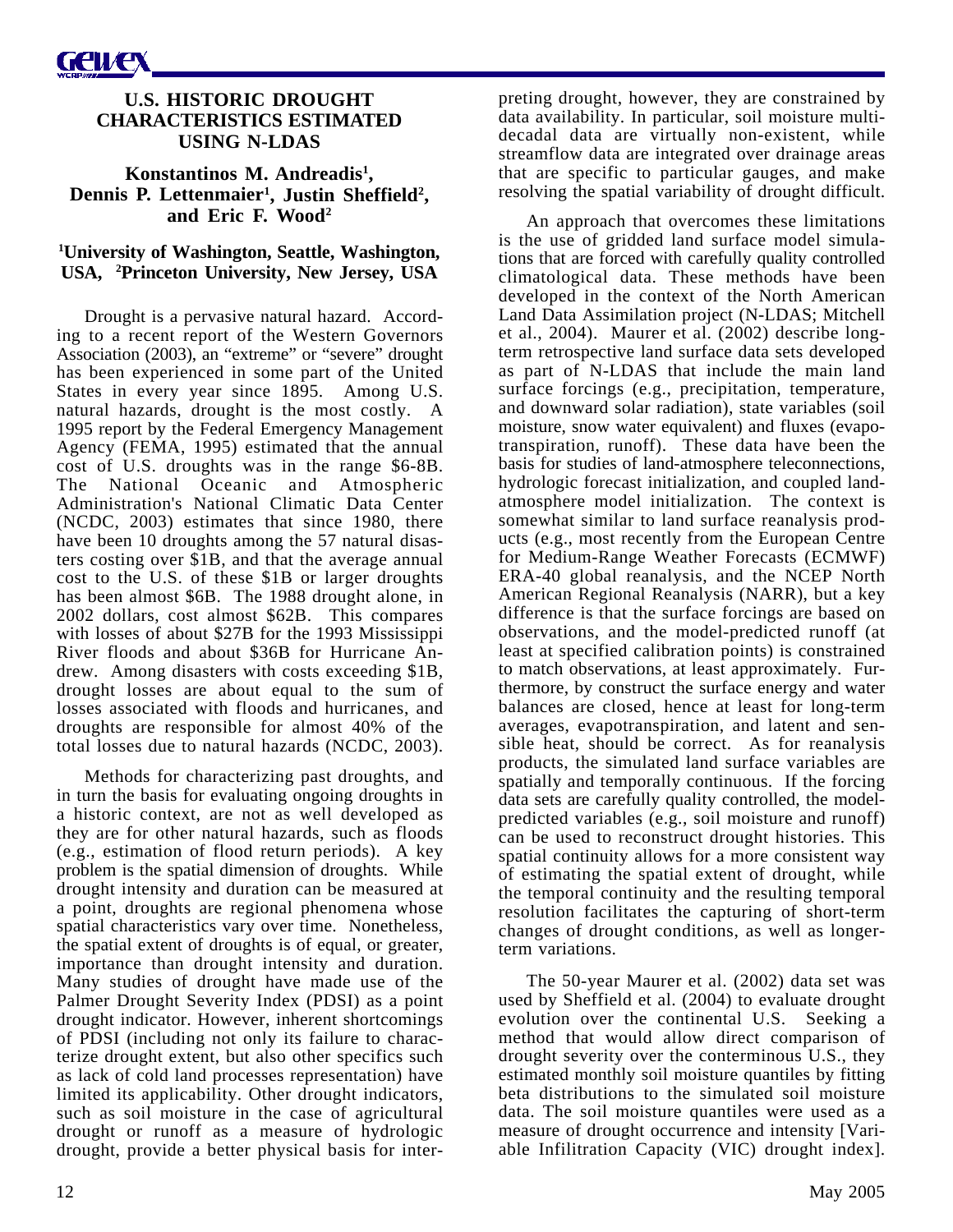

*Comparison of annual (upper panel) and monthly (lower panel) time series of VIC drought index and three different PDSI data sets for 1950–99 averaged over the U.S. Figure from Sheffield et al. (2004).*

The use of quantiles is more appropriate than absolute soil moisture values, because anomalies of absolute magnitude reflect different drought severities over different regions and cannot be used for direct comparison of drought across the study domain. Sheffield et al. (2004) identified a number of dry events over the continental U.S. in the past 50 years. The most notable included a multi-year drought in the southwest during the mid-1950s, two less severe events during the 1960s, a moderate drought over the western U.S. in 1977, and finally a short-term drought in 1987–88 that covered a large area of the study domain. On average, 30% of the U.S. experienced severe droughts with the peak occurring during the 1950s drought with over 70% of the domain covered by drought.

The regional characteristics of drought were also examined, and it was found that the western U.S. exhibited less variability and much higher persistence than the eastern U.S. Comparison of the model-derived drought index with three different PDSI data sets for the same time period showed good correspondence between the VIC and PDSIbased drought indices in terms of their year-to-year variability and trends. This can be seen in the figure above which shows annual (top panel) and monthly (lower panel) time series of the VIC drought index and PDSI averaged over the U.S. However, the limitations of the PDSI over mountainous regions were reflected in low correlations with the VIC drought index over the western U.S. (arguably the VIC index is more realistic, given the model's representation of snow-related process which dominate the hydrology of the region), while in the

eastern U.S. the correlation is much higher. In general, the simulated drought index was able to capture most of the variability of soil moisture in the context of drought identification over the 1950– 1999 period.

Recently, NCDC has made station archives available in electronic form from the beginning of the recorded record (in most cases, around 1900 or later). Methods have been developed (see Hamlet et al., 2005) for eliminating temporal heterogeneities in the data sets by tying trends in the gridded data to those in the smaller long-term station data (about 1200 stations) in the Historical Climatology Network (HCN). Essentially, the method adjusts the gridded (daily precipitation and temperature) forcing data to have decadal-scale temporal variability comparable to that of the HCN stations, while retaining the spatial variability of the NCDC station data. As in the Maurer et al., 2002 data set, other model forcings (downward solar and longwave radiation, surface humidity) are estimated using algorithms that relate them to the daily temperature and/or temperature range. The NCEP-NCAR reanalysis data, which Maurer et al., 2002 used for the wind forcing, are absent prior to 1949, and so we used average wind (varying by month) for the entire 1915–2003 period.

Andreadis et al. (2005) used the 1915–2003 derived data (at one-half degree spatial resolution), following an approach similar to that used by Sheffield et al., 2004 for drought identification specifically, soil moisture and runoff were expressed as percentiles relative to the VIC climatology. To include the spatial dimension of droughts, and to allow direct comparison of different droughts in the long-term record, a method termed Severity Area Duration (SAD) analysis was developed. SAD simultaneously captures the fundamental characteristics of drought (intensity, duration, and spatial extent). It is similar to Depth Area Duration analysis widely used for the estimation of precipitation for design purposes, where precipitation depth is replaced with an appropriate measure of drought severity.

Both agricultural and hydrological drought can be examined using reconstructed long-term hydrologic characteristics, in conjunction with the SAD method. SAD facilitates direct comparison of droughts in the historic record that have varying duration and spatial extent. The envelope of the SAD curves from all events allows examination of the most severe droughts for different durations and areas. For instance, application of the SAD method to the 1915–2003 reconstructed hydrology of the continental U.S. shows that the droughts of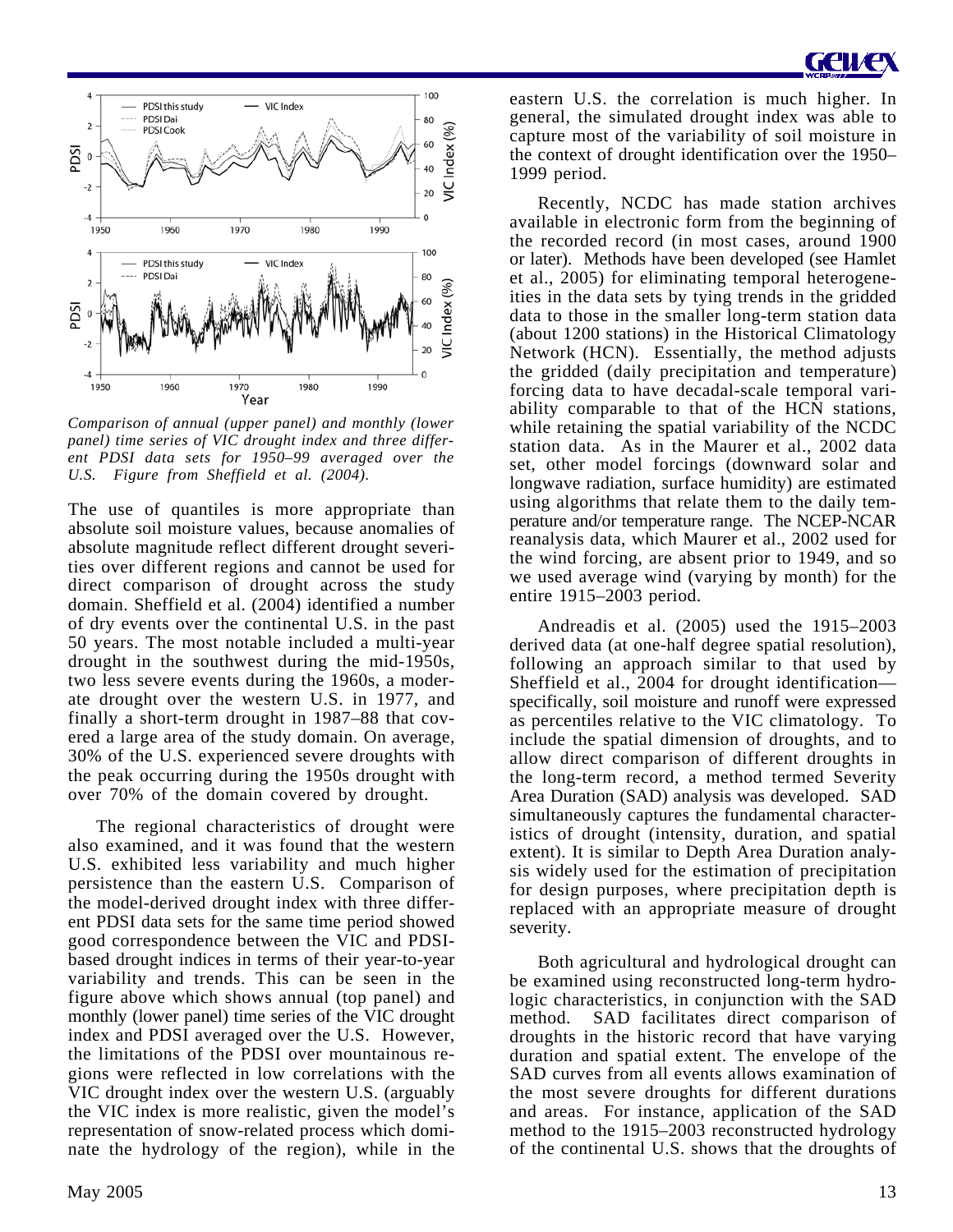# GCIKER

the 1930s and 1950s were the most severe for large areas (interestingly, the "Dust Bowl" years of the 1930s lie on the envelope curve for more intense, high severity events, but for shorter durations than the parts of the curves occupied by the 1950s drought). Other notable events included the 1988 Midwest drought, the 1977 drought over the western U.S., and the mid 1960s drought over the eastern U.S. The 2000 western U.S. drought was among the most severe in the period, especially for short durations and (relatively) small areas.

An interesting feature of the temporal evolution of areas experiencing drought and drought severity is that the eastern U.S. generally exhibits much larger month-to-month variability than the central and western U.S. which indicates the lower persistence of soil moisture. The bottom figure on page 20 shows the spatial patterns of three major agricultural drought events of the  $20<sup>th</sup>$  century along with the associated SAD curves for each drought (1930s, 1950s, and 2000s). Results for agricultural and hydrological droughts were similar, although the 2000 drought occupies a larger portion of the hydrological envelope SAD curve. This apparently is indicative of the faster response of runoff to precipitation and the presence of short wet spells during the 1930s and 1950s but not during the 2000 drought when precipitation anomalies exhibited longer persistence over the western U.S.

#### **References**

Andreadis, K. M., E. A. Clark, A. W. Wood, A. F. Hamlet, and D. P. Lettenmaier, 2005. 20th Century Drought in the Conterminous United States, *J. Hydrometeorology* (accepted).

Federal Emergency Management Agency, 1995. National Mitigation Strategy: Partnerships for Building Safer Communities, Federal Emergency Management Agency, Washington, D.C., 40 pp.

Hamlet A. F. and D. P. Lettenmaier, 2005. Production of temporally consistent gridded precipitation and temperature fields for the continental U.S., *J. of Hydrometeorology* (in press).

Maurer, E. P., A. W. Wood, J. C. Adam, D. P. Lettenmaier, and B. Nijssen, 2002. A long-term hydrologically-based data set of land surface fluxes and states for the conterminous United States, *J. Climate,* 15, 3237-3251.

Mitchell, K. E., D. Lohmann, P. R. Houser, and E. F. Wood, 2004. The Multi-institution North American Land Data Assimilation System (NLDAS): Utilizing multiple GCIP products and partners in a continental distributed hydrological modeling system. *J. Geophys. Res.*, 109, Art. No. D07S9010.1029/ 2003JD003823.

National Climatic Data Center, 2003. A Climatology of 1980- 2003 Extreme Weather and Climate Events, Technical Report 2003-1.

Sheffield J., G. Goteti, F. H. Wen, and E. F. Wood, 2004. A simulated soil moisture based drought analysis for the United States. *J. Geophysical Research,* 109, Art. No. D24108.

### *GEWEX RELEVANT PUBLICATIONS OF INTEREST*

### **Detectability of Anthropogenic Changes in Annual Temperature and Precipitation Extremes**

**Reference:** Gabriele C. Hegerl, Francis W. Zwiers, Peter A. Stott, and Viatcheslav V. Kharin, 2004. Detectability of Anthropogenic Changes in Annual Temperature and Precipitation Extremes. *J. Climate*, Vol. 17, No. 19, 3683–3700.

**Summary/Abstract:** This paper discusses a study of temperature and precipitation indices that may be suitable for the early detection of anthropogenic change in climatic extremes. Anthropogenic changes in daily minimum and maximum temperatures and precipitation over land simulated with two different atmosphere–ocean general circulation models are analyzed. The use of data from two models helps to assess which changes might be robust between models. Indices are calculated that scan the transition from mean to extreme climate events within a year. Projected changes in temperature extremes are significantly different from changes in seasonal means over a large fraction (39–66%) of model grid points. Therefore, the detection of changes in seasonal mean temperature cannot be substituted for the detection of changes in extremes. Both models simulate extreme precipitation changes that are stronger than the corresponding changes in mean precipitation.

### **Terrain and Multiple-Scale Interactions as Factors in Generating Extreme Precipitation Events**

**Reference:** Roberto Rudari, Dara Entekhabi and Giorgio Roth, 2004. Terrain and Multiple-Scale Interactions as Factors in Generating Extreme Precipitation Events. *J. Hydrometeorology*, Vol. 5, No. 3, 390–404.

The Mediterranean region is often affected by flooding and landslides due to heavy precipitation events. The authors combine data from a dense network of surface precipitation gauges over northern Italy and a global atmospheric analysis at a coarser scale to develop a multiscale diagnostic model of the phenomenon. Composite maps are formed based on departures from climatology and standard deviation of sea level pressure, 500-hPa geopotential, wind, and water vapor flux. A diagnostic model is built based on the evidence that shows the spawning of secondary mesoscale features in the steering synoptic flow. The mesoscale features draw moisture and energy from local sources and cause extreme precipitation events over adjoining areas. It is shown that longitudinal blocking frequency over a larger region strongly differs from climatology. A low pressure center tracking algorithm is used to follow the evolution of some events.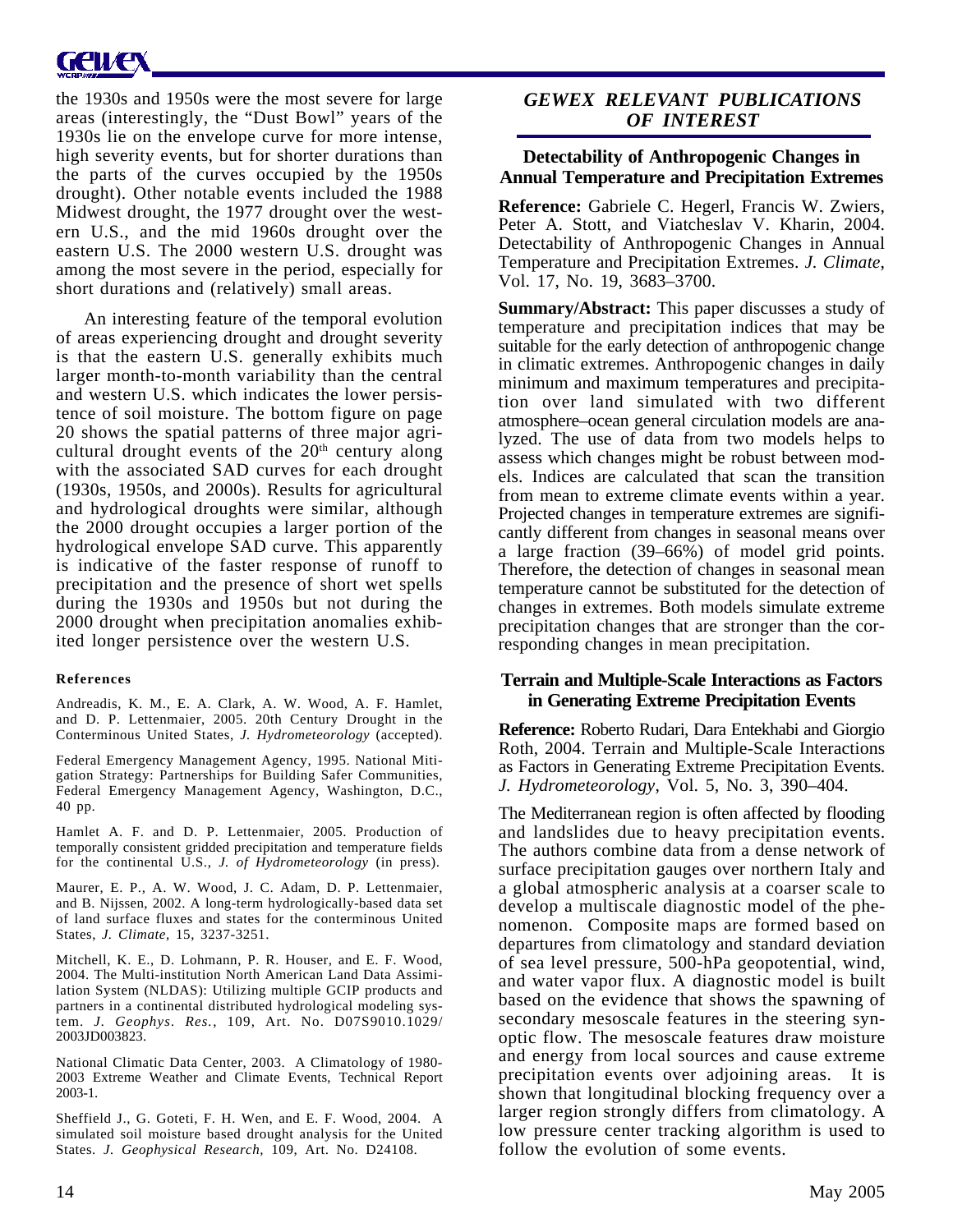### *WORKSHOP/MEETING SUMMARIES*

### **IGWCO/GEWEX/UNESCO WORKSHOP ON TRENDS IN THE GLOBAL WATER CYCLE**

**3–5 November 2004 UNESCO, Paris, France**

### **Rick Lawford1 and William Rossow2**

### **1 International GEWEX Project Office 2 NASA Goddard Institute for Space Science**

More than 50 experts from the water cycle community attended the Workshop, which was held to identify significant advances in understanding trends and to make recommendations that could be taken under consideration by GEWEX, the Integrated Global Observing Strategy–Partners (IGOS-P) Integrated Global Water Cycle Observations (IGWCO) Theme, and the Intergovernmental Panel on Climate Change. Presentations and discussions indicated that the assessment of climate trends from data is much more complex than it would first appear. For example, detection of climate change on a global scale requires that rigorous data standards be met. In particular, data sets must be global (to preclude misinterpretation of regional changes as global changes), long-term (data records that are too short cannot distinguish between longer term variability and a true trend), and of sufficient accuracy (to distinguish the signal in the large volume of noise). It is also important to know the type of change for which one is looking.

Based on model projections associated with a doubling or a quadrupling of carbon dioxide, experts expect to see increases in surface temperatures, particularly at higher latitudes over land areas. They also expect to see an acceleration of water cycle processes on the order of 1 to 3% in evaporation and precipitation over the last 50 years. Models indicate that the relative humidity remains roughly constant producing an increase of precipitable water at about 7% per degree Celsius of warming.

In most parts of the world, the predicted trends are relatively small in comparison to signals such as the annual cycle. Given that the available data systems were not designed to address long-term trend detection and rarely are accompanied by published uncertainty estimates, few significant trends are indicated, and these are mainly confined to regional rather than global manifestations. Workshop participants unanimously accepted that there is evidence that surface temperatures are increasing on a global basis, but there were differences of opinion on some of the other global trends in shorter-term water cycle variable records.

Regional trends are more frequently observed. For example, seasonal shifts in runoff timing (but not runoff amounts) have been documented in midlatitude areas especially where spring streamflows are dependent on snow melt. Only two to three decade time period regional trends exist in precipitation patterns, although most of these tendencies currently are within the bounds of observational uncertainty. Natural variability is characterized by interannual variations and longer-term (decadal to centennial) variations that must be separated from the effects of anthropogenic forcing. Several presentations demonstrated that data sets based on the current suite of satellites can be used to document and diagnose the causes of this shorter-term variability and to better understand key processes influencing the water cycle.

Another approach used in the past few years to identify trends involves the use of model simulations and reanalyses as tools to obtain trend estimates. Examples given at the Workshop included a study showing how an increase in lower stratospheric water vapor simulated with models is the same order as *in situ* balloon observations at Boulder, Colorado since 1980. Other studies showed that there had been an increase in specific humidity and changes in extreme precipitation events. Although these techniques show trends, they need to be confirmed with the analysis of data because the results from reanalysis systems are affected by the quality of the input data sources and by the model physics.

Ongoing cross-comparisons of available data products that are globally extensive and have records exceeding 1 to 2 decades suggest that the uncertainties in these data products can be significantly reduced. A comprehensive reanalysis of a combination of satellite and *in situ* measurements should be undertaken to obtain more homogeneous water cycle data products for trend and variability analysis.

Preliminary conclusions from the workshop follow.

- While there is considerable confidence in the trends derived from *in situ* data records for temperature, the same confidence does not exist for water cycle variables (i.e, precipitation or clouds).
- Some of the strongest trends seen in hydrologic variabilities (glacier retreat, changes in the seasonality of runoff) are to a large extent, responses to global warming rather than responses to changes in the global water cycle variables (i.e, precipitation).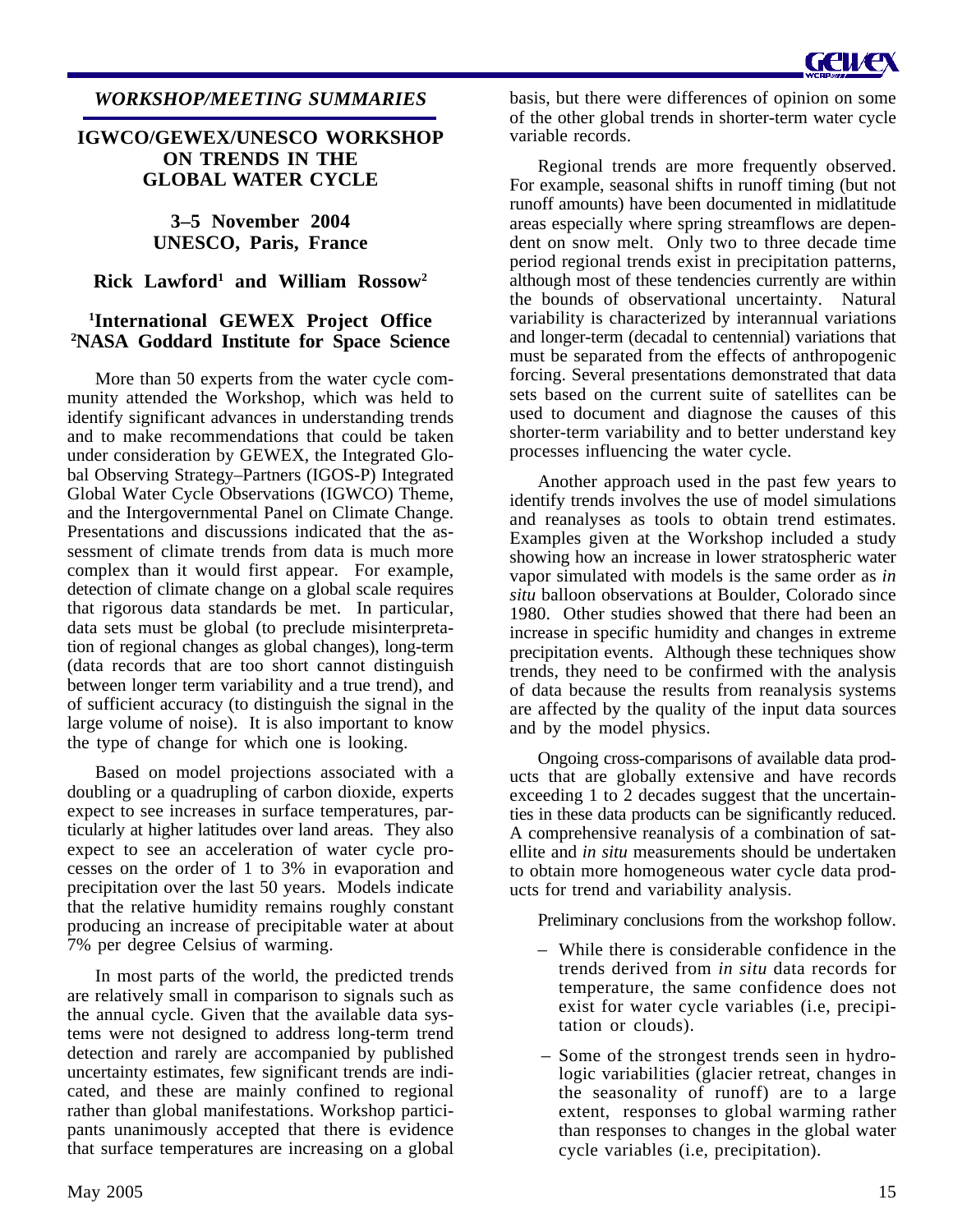

- Current reanalysis products from models do not provide an adequate basis for identifying trends in climate variables due to uncertainties in data, including inputs, model physics, and resolution.
- While global maps derived from satellite data are reaching the point where they have long enough time series for confirming trends, many of these products have not been optimized for homogeneity of record and for climate analysis. These satellite products need to be reprocessed on an urgent basis to provide a reliable basis for future assessment of recent climate trends.

Specific recommendations (partial list) include:

- 1. An assessment of the utility of data sets for climate change detection should be undertaken by identifying limitations and artifacts of the analysis procedures.
- 2. The global climate modeling community should provide "fingerprints" of the changes in water cycle variables expected as the climate changes.
- 3. A better process for bringing the observational community together with the climate diagnostics community is needed to improve data sets.
- 4. Data providers should have a more consistent approach to the use of radiance data.
- 5. A strategy is needed for dealing with the heterogeneity of *in situ* and satellite data and for merging these data to generate long-term data sets.
- 6. An analysis should be carried out to assess the consistency of trends in the full range of water cycle variables.
- 7. The Earth Observation Summit ad-hoc Group on Earth Observations (GEO), IGOS-P, and WMO need to encourage the development and acceptance by nations of common data standards and data sharing practices. These standards also should address regional radar precipitation data sets.
- 8. The global, long-term data sets, including older versions of these data (by data rescue) should be evaluated (by cross-comparison and investigation of differences) and reprocessed.
- 9. Satellite agencies should make long-term commitments to producing principal climate data products.

### **FOURTH CEOP PLANNING MEETING AND FIRST IGWCO WORKSHOP**

### **28 February – 4 March 2005 Tokyo, Japan**

### **Sam Benedict International CEOP Coordinator**

The Fourth International Implementation/Science Planning Meeting for the Coordinated Enhanced Observing Period (CEOP) and the First Integrated Global Observing Strategy Partners (IGOS-P) Integrated Global Water Cycle Observations Theme (IGWCO) Implementation Workshop, was held at the Sanjo Kaikan facility on the Hongo Campus, of the University of Tokyo. The meeting was held jointly in recognition of the fact that CEOP had earlier been endorsed as the first element of the IGWCO theme within the framework of IGOS-P. The CEOP Lead Scientist, Toshio Koike, reported on actions taken in 2004 to strengthen the connections between the two communities including developing a plan for the second phase of CEOP during this joint planning event.

The participants addressed several important issues including: (a) a concept for finalizing the CEOP Phase 2 Implementation Plan; (b) maximizing the science and technology benefits from both CEOP and IGWCO; and (c) a framework for oversight of the science, implementation plans and results during the initial phase of IGWCO and CEOP Phase 2. The joint meeting also resulted in a number of specific recommendations for efficient organization and management of both activities to ensure they would achieve their main objectives. The scope of the initial implementation of IGWCO and the second phase of CEOP will be coordinated with the needs of the World Climate Research Programme Coordinated Observation and Prediction of the Earth System (COPES) framing strategy and connections to the 10-year implementation plan for a comprehensive, coordinated, and sustained Global Earth Observation System of Systems (GEOSS).

This meeting included a CEOP Phase I Science and Data Results Workshop with 42 technical papers and a similar number of posters. Participants covered issues associated with model and satellite instrument algorithm validation and intercomparison work; water and energy budget variations and their role in climate; monsoon characteristics studies, including diurnal variations, transferability of model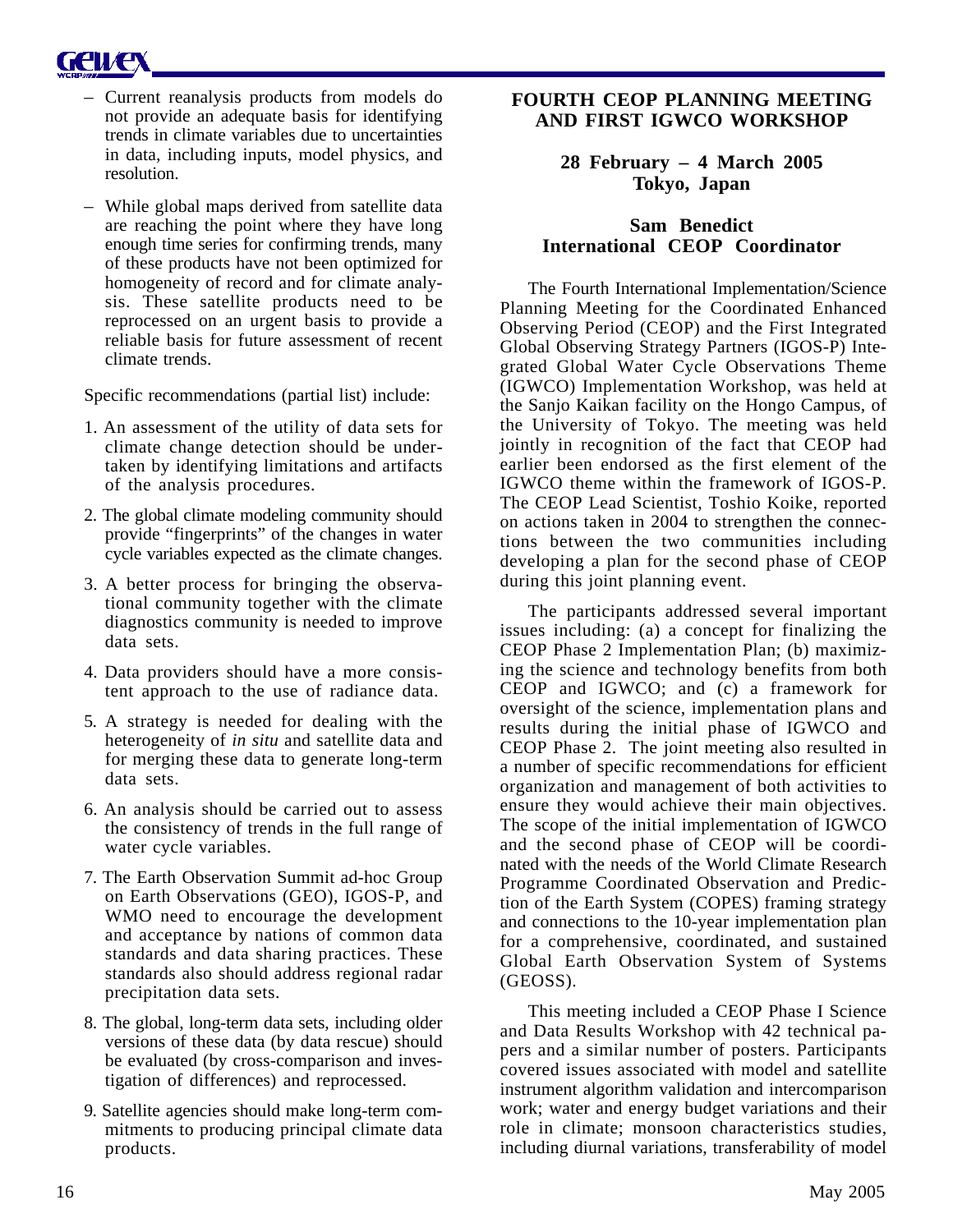Geuze

results and downscaling. Extended abstracts of these presentations have been published as a separate meeting document and can be viewed at www.ceop.net. Many of the studies used the CEOP data sets, while others were examples of the type of research and data handling that need CEOP's unique capabilities to succeed. Highlights of these capabilities include:

- A prototype of the global water cycle observation system of systems based on the reference site network, the experimental and operational satellite systems, and the numerical weather prediction model outputs.
- A well organized data archive system that was established in cooperation with the World Data Center for Climate at Max Planck Institute for Meteorology in Hamburg, Germany; the University Cooperation for Atmospheric Research in Colorado, U.S.A.; the University of Tokyo in Japan; and the Japan Aerospace Exploration Agency in Tokyo, Japan.
- A cooperative framework for providing distributed-and centralized-data integration functions for use by the scientific and remote sensing communities. CEOP international information sharing and dissemination standards that are compliant with existing standards and capabilities, such as the International Organization for Standardization (ISO), and other appropriate technologies.

The discussions also focused on the links between IGWCO and other IGOS themes with the Global Water System Project (GWSP). In particular the data needs of GWSP were examined along with a possible prototype application of the ICSU paper on socio-economic data. The status of plans for an IGWCO related indicator workshop, findings and the status of follow-up to earlier workshops on indicators, remote sensing and water quality, and specific plans within IGWCO for work in this area were reviewed. Several cross-cutting topics related to improved integration of IGOS-P themes were discussed including disasters (e.g., tsunamis) and climate. Opportunities for capacity building activities were presented and reviewed by representatives from various countries.

The actions and recommendations related to these discussions are being drafted into a report of the joint meeting. The next CEOP meeting will be coordinated with IGWCO and will also include representatives of COPES. It is scheduled for 27 February to 3 March 2006 in Paris, France.

### **14–18 March 2004 Guayaquil, Ecuador**

### **Rick Lawford International GEWEX Project Office**

The meeting of the Joint Scientific Committee (JSC) for the World Climate Research Programme (WCRP) was held at the Escuela Superior Politechnica del Litoral Center and was hosted by Dr. Pilar Cornejo and her colleagues. A primary issue for discussion at the meeting was the Coordinated Observation and Prediction of the Earth System (COPES) strategy and its implementation. The report of the framing task force was reviewed and other reports were given by the COPES Task Force and Panels. The Task Force on Seasonal Prediction outlined its plans for an interactive modeling system for prediction studies. The role of COPES as an integrating framework for WCRP was adopted and its relationship to existing projects is being clarified.

Three priority issues were discussed as an early implementation of COPES: sea level rise, anthropogenic climate change (ACC), and monsoons. The sea level rise discussion focused on plans for a workshop dealing with the factors contributing to sea level rise. Issues such as the development of an ability to remotely measure changes in the quantity of water stored on land are important for these discussions. Progress in understanding ACC is critical to achieving WCRP's objectives and an effective initiative is needed to address this issue. After presentations on monsoon activities in the Climate Variability (CLIVAR) Project and GEWEX, the JSC encouraged closer collaboration in the monsoon work research underway in the various parts of WCRP. The Pan-WCRP Monsoon Workshop planned for 15–17 June 2005 should provide a basis for this collaboration.

Based on a self-assessment of its activities, CLIVAR is reorganizing into four major themes: El Niño/Southern Oscillation, ACC, monsoons, and thermohaline circulation/decadal. The Cryosphere and Climate (CliC) Project is broadening its linkages with programs outside WCRP and uncovering some new science issues such as uncertainties in the lags between the climate forcing of the cryospheric system and the system's response. The Stratospheric Processes and their Role in Climate (SPARC) Project reviewed their progress over the past year and provided rationale for collabora-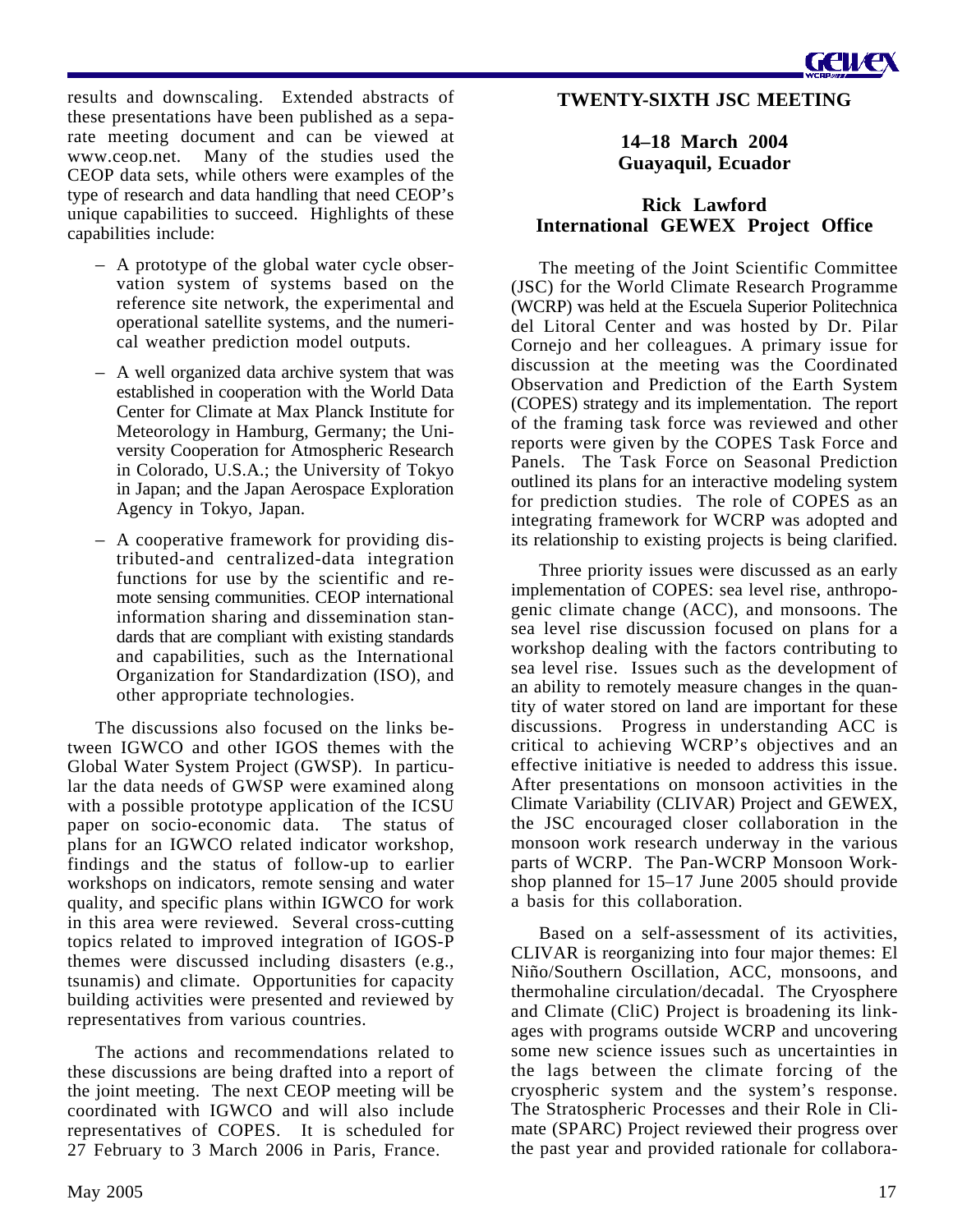# **GEWEX**

tive studies with other WCRP projects, including work with GEWEX in using cloud resolving models to address questions related to the dehydration of the upper troposphere in areas around clouds, and in assessing aerosol distributions and the ability of the radiation codes in climate models and satellite algorithms to account for the wide variety of aerosol types and measurements.

GEWEX highlighted its progress in incorporating land characteristics into seasonal prediction models; new initiatives related to cloud process studies in support of climate model development; new data products including the International Satellite Land Surface Climatology Project (ISLSCP) Initiative II data sets, and the adoption of the Baseline Surface Radiation Network (BSRN) as a baseline network for the Global Climate Observing System (GCOS). Modifications to the GEWEX Phase II objectives were presented and approved. The JSC will review the Coordinated Enhanced Observing Period (CEOP) Phase II Science and Implementation Plan and has recommended that CEOP report on observational issues to the WCRP Observations and Assimilation Panel.

A number of projects associated with WCRP reported on their progress. GCOS outlined its research needs for support to observing programs being enhanced in its implementation plan. More than 350 preproposals have been received for the International Polar Year covering topics related to Arctic change, global linkages, human dimensions, and data sets. An overview of The Observing System Research and Predictability Experiment (THORPEX) emphasized the longer term weather prediction research that has interest for WCRP. Planning is underway to increase collaboration between WCRP and the International Geosphere-Biosphere Project (IGBP). GEWEX has been paired with the IGBP Integrated Land Ecosystem– Atmosphere Processes Study as part of this review. The Global Water System Project has adopted a number of fast track projects including the preparation of an electronic "water atlas" and participation in the Northern Eurasia Earth System Processes Initiative. WCRP efforts that are contributing extensively to the Earth Observation Summit ad-hoc Group on Earth Observations, the preparation of an Integrated Global Observing Strategy Cryospheric Theme and the implementation of the Integrated Global Water Cycle Observations Theme.

The JSC meeting marked a major step in the development of COPES and increased collaboration between WCRP projects.

### **WORKSHOP ON THE APPLICABILITY OF CLIMATE RESEARCH FOR WATER RESOURCE MANAGEMENT IN SEMI-ARID AND ARID REGIONS**

**18–20 April 2005 Cairo, Egypt**

### **Lawrence Martz University of Saskatchewan Saskatoon, Canada**

In response to a request from the Arab states to the World Meteorological Organization, a special Workshop was held to examine the applicability of climate research and information for water resource management in semi-arid and arid regions. The workshop was hosted by the World Climate Research Programme (WCRP) and the United Nations Educational Scientific and Cultural Organization (UNESCO), and organized by the GEWEX Water Resources Applications Project (WRAP), and the UNESCO-International Hydrological Programme (IHP) Cairo Office.

The program opened with an official welcome on behalf of the Egyptian Ministry of Water Resources and Irrigation, an introduction from the co-chairs Radwan Al-Weshah (UNESCO) and Lawrence Martz (GEWEX-WRAP), and a welcome from Gilles Sommeria on behalf of WCRP. Mohamed Abdulrazzak, Director of the IHP Cairo Office, and Abdin Salih, Director of the IHP Tehran Office actively participated in the workshop.

The relationship between the Earth climate system and the hydrology and water resources of arid and semi-arid regions of the world is of particular interest to the decision makers and stakeholders in these regions. With the projected population growth in the semi-arid regions and the increasing demand for adequate water resources, these stakeholders wish to know information that is useful for water resources management.

The workshop addressed this overarching issue by bringing together operational hydrology and water management stakeholders from the arid/semi-arid regions of North Africa and the Middle East with hydro climate scientists engaged in observation, modeling, and analysis. Presentations included descriptions of regional water issues and examined the current state of knowledge about the climate system relevant to water management in arid/semi-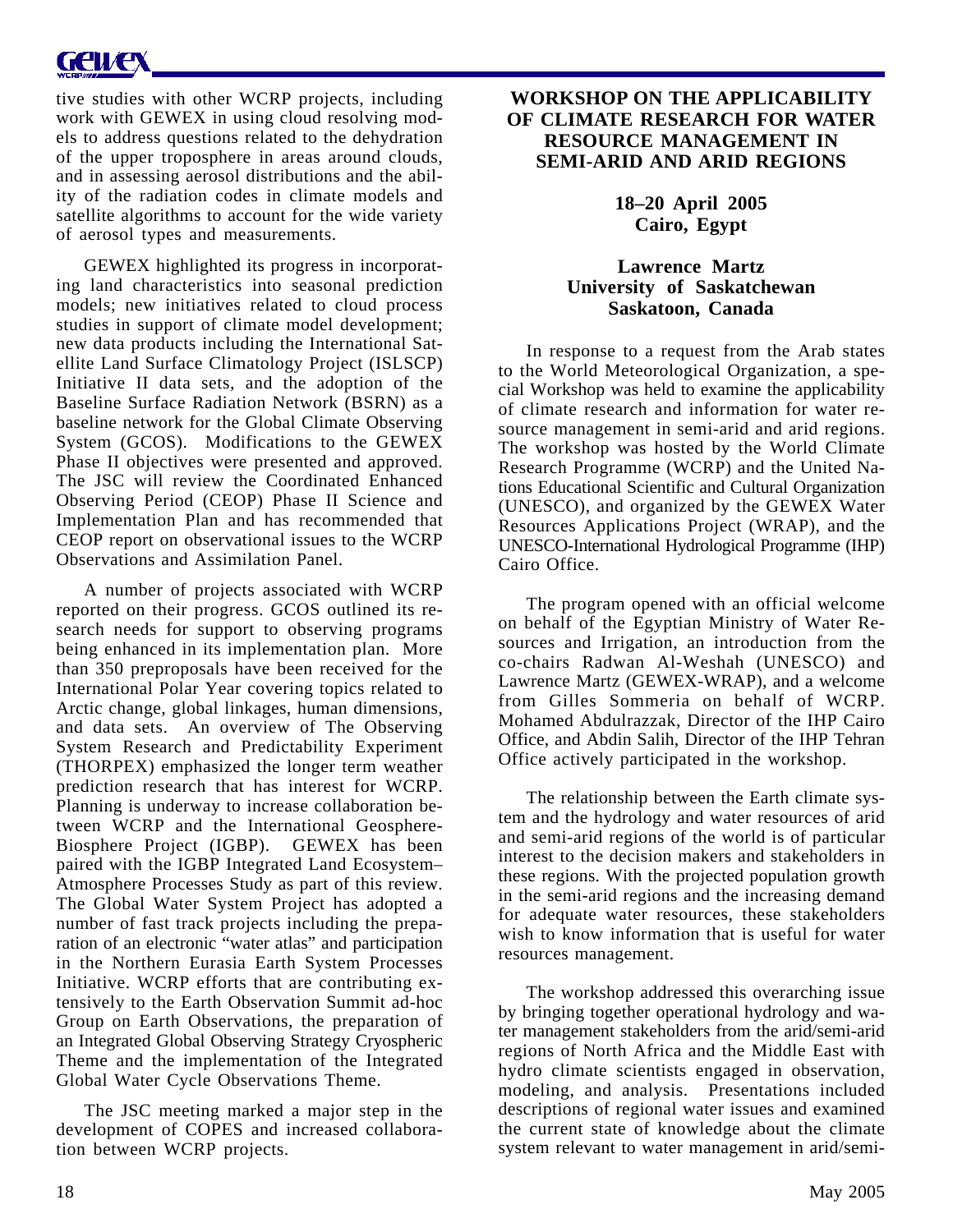

arid regions. Specific regional presentations were made on the major water issues in the region, including representatives from Lebanon, Jordan, Sudan, Syria, the United Arab Emirates, Egypt and Iran.

Gaps in understanding, data availability and regional capacity were identified in reviews of hydroclimatological data products and modelling achievements, including activities undertaken under the Water and Development Information for Arid Lands-A Global Network (G-WADI) Initiative.

The principal actions identified in the workshop discussions include:

- Increase awareness of the significance of climate change and variability in water resource planning and management across the region;
- Improve sharing of hydroclimatological data across various national and intra-national jurisdictions;
- Access and develop tools to bring global and regional data into a form suitable to support decision-making;
- Apply climate forecasts and data products to specific water management and planning issues; and
- Improve the interface between regional institutions and the international community, in order to enhance the regional capacity to address the above issues.

The Workshop participants recommended that on a priority basis, a regional network of professional and academic scientists be formed. Existing institutional capacity within the region should be used as much as possible to develop and support such a network and UNESCO was identified as having a lead role in this regard. The initial tasks of the network would be to: (1) inventory expertise within the region; (2) inventory of hydroclimatological observation sites across the region; (3) examine the feasibility of developing a reference site under the CEOP program; and (4) develop a proposal for a demonstration project that applies GEWEX/CLIVAR data products or models to the solution of a specific water management issue.

The workshop established a foundation for future enhanced collaboration and the application of WCRP products to the solution of pressing water management problems.

### **GEWEX/WCRP MEETINGS CALENDAR**

*For a complete listing of meetings, see the GEWEX web site (http://www.gewex.org)*

**26 May 2005**—IGOS PARTNERS MEETING, Geneva, Switzerland.

**1–3 June 2005**—WCRP OBSERVATION AND ASSIMI-LATION PANEL, New York, USA.

**13–17 June 2005**—AMS JOINT CONFERENCES ON ATMOSPHERIC AND OCEAN FLUID DYNAMICS, MIDDLE ATMOSPHERES AND CLIMATE PREDICT-ABILITY, Cambridge, Massachusetts, USA.

**15–17 June 2005**—PAN-WCRP MONSOON WORK-SHOP, Irvine, California, USA.

**20–24 June 2005**—5TH INTERNATIONAL SCIENTIFIC CONFERENCE ON THE GLOBAL ENERGY AND WATER CYCLE, Costa Mesa, California, USA.

**19–22 July 2005**—2005 WATERSHED MANAGEMENT CONFERENCE, Williamsburg, Virginia, USA.

**26–28 July 2005**—1ST INTERNATIONAL SYMPOSIUM ON TERRESTRIAL AND CLIMATE CHANGE IN MONGOLIA, Ulaanbaatar, Mongolia.

**2–11 August 2005**—IAMAS SCIENTIFIC ASSEMBLY, Beijing, China.

**24–26 August 2005**—GEWEX EXECUTIVE MEETING, Maryland, USA.

**29 August – 1 September 2005**—IGU CONFERENCE ON ENVIRONMENTAL CHANGE AND RATIONAL USE OF WATER, Buenos Aires, Argentina.

**14–16 September 2005**—3RD WCRP OFFICERS, CHAIRS AND DIRECTORS MEETING, Geneva, Switzerland.

**19–21 September 2005**—JOINT GABLS/GLASS WORK-SHOP ON LOCAL COUPLED LAND-ATMOSPHERE MODELLING, De Bilt, The Netherlands.

**19–23 September 2005**—LOCO/GABLS WORKSHOP, De Bilt, The Netherlands.

**21–23 September 2005**—6TH GLASS PANEL MEET-ING, De Bilt, The Netherlands.

**26–30 September 2005**—11TH MEETING OF THE GEWEX HYDROMETEOROLOGY PANEL, Melbourne, Australia.

**3–6 October 2005**—16TH SESSION OF THE GEWEX RADIATION PANEL, Paris, France.

**3–5 October 2005**—9TH SESSION OF WGCM AND JOINT WGCM-WMP MEETING, Exeter, UK.

**6–7 October 2005**—1ST SESSION OF THE WCRP MODELLING PANEL, Exeter, UK.